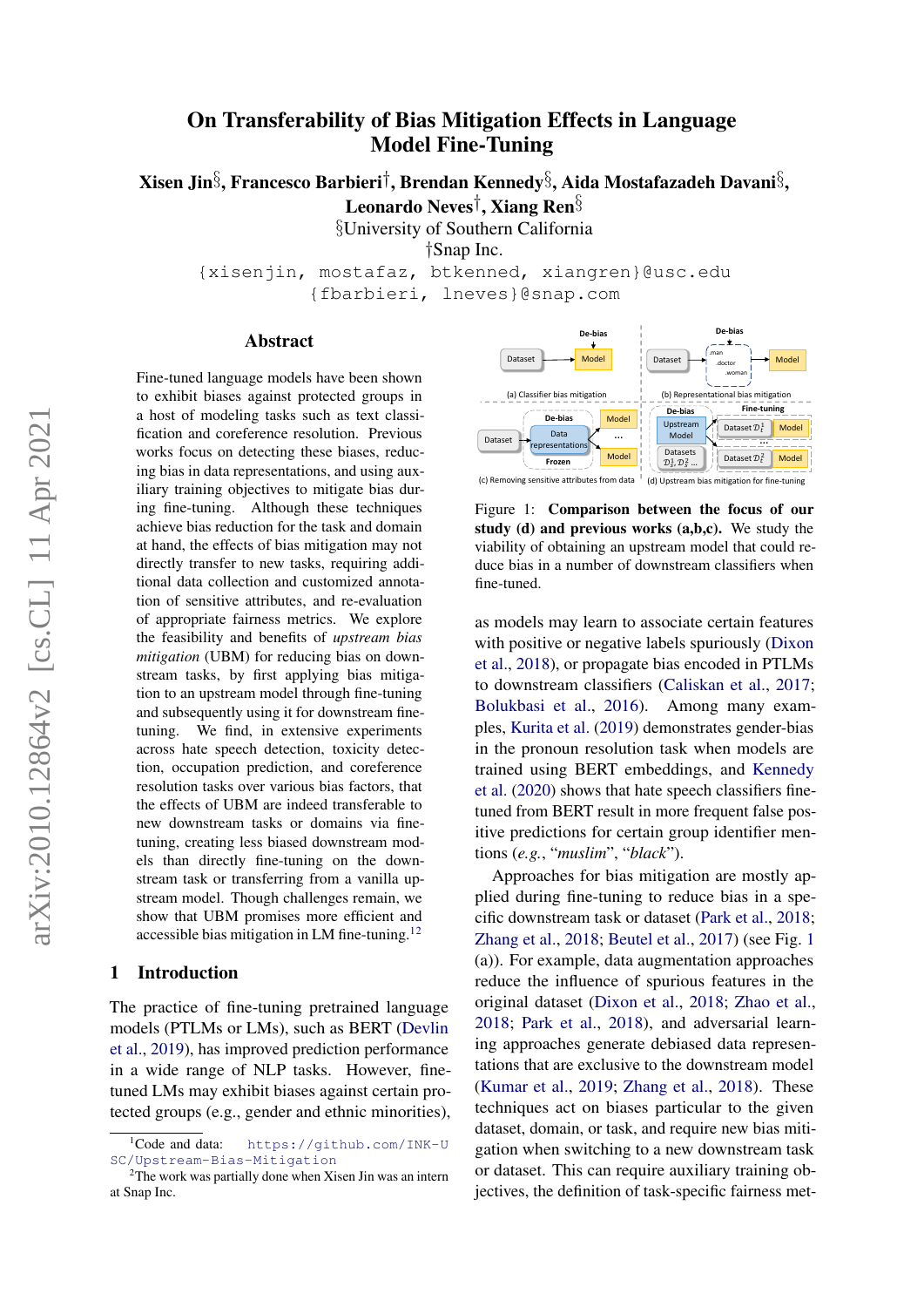rics, the annotation of bias attributes (*e.g.*, identifying African American Vernacular English), and the collection of users' demographic data. These drawbacks make bias mitigation inaccessible to the growing community, fine-tuning LMs to new datasets and tasks.

In contrast, we investigate initially mitigating bias while fine-tuning an "upstream" model in one or more upstream datasets, and subsequently achieving reduced bias when fine-tuning for downstream applications (Fig. [1](#page-0-2) (d)), so that bias mitigation is no longer required in downstream training. Similar to transfer learning for enhancing predictive performance in common setups [\(Pan and](#page-9-4) [Yang,](#page-9-4) [2010;](#page-9-4) [Dai and Le,](#page-8-5) [2015\)](#page-8-5), we suggest that LMs that undergo bias mitigation acquire inductive bias that is helpful for reducing harmful biases when fine-tuned on new domains and tasks. In four tasks with known bias factors — hate speech detection, toxicity detection, occupation prediction from short bios, and coreference resolution — we explore whether upstream bias mitigation of a LM followed by downstream fine-tuning reduces bias for the downstream model. Though previous work has addressed biases in frozen PTLM or word embeddings [\(Bolukbasi et al.,](#page-8-3) [2016;](#page-8-3) [Zhou et al.,](#page-10-2) [2019;](#page-10-2) [Bhardwaj et al.,](#page-8-6) [2020;](#page-8-6) [Liang et al.,](#page-9-5) [2020;](#page-9-5) [Ravfogel](#page-9-6) [et al.,](#page-9-6) [2020\)](#page-9-6), for example by measuring associations between gender and occupations in an embedding space, they do not study their effect on downstream classifiers (Fig. [1](#page-0-2) (b)), while some of them study the effects while keeping the embeddings frozen [\(Zhao et al.,](#page-10-3) [2019;](#page-10-3) [Kurita et al.,](#page-9-0) [2019;](#page-9-0) [Prost et al.,](#page-9-7) [2019\)](#page-9-7). Bias in these frozen representations can also be directly corrected by removing associations between feature and sensitive attributes [\(Elazar and Goldberg,](#page-8-7) [2018;](#page-8-7) [Madras et al.,](#page-9-8) [2018\)](#page-9-8) (Fig. [1](#page-0-2) (c)), but this does not allow predictions to be generated for new data.

Our experiments address the following research questions: (a) whether mitigating a single bias factor in the upstream stage is maintained when finetuning on new examples from the same domain and task, (b) whether transfer is viable when the downstream domains and tasks are different from the upstream model, and (c) whether we can address multiple kinds of bias with a single upstream model. We perform these experiments under a generic transfer learning framework, noted as Upstream Bias Mitigation (UBM) for Downstream Fine-Tuning for convenience, which consists of two stages: first, in the *upstream bias mitigation stage*, a LM is fine-tuned with bias mitigation objectives on one or several "upstream" tasks, and subsequently the classification layer is re-initialized; then, in the *downstream fine-tuning stage* the encoder from the upstream model, jointly with the new classification layer, are again fine-tuned on a downstream task without additional bias mitigation steps. Using six datasets with previously recognized bias factors, our analysis show overall positive results for the questions above; still, there are challenges remaining to stabilize the results of bias mitigation in challenging setups, *e.g.*, the multi-bias factor setting.

Our contributions are summarized as follows: (1) we propose a new research direction for mitigating bias in fine-tuned models; (2) we perform extensive experiments to study the viability of the upstream bias mitigation framework in various settings; (3) we demonstrate the effectiveness of this research direction, motivating further improvements, tests, and applications.

# 2 Exploring the Transferability of Bias Mitigation Effects

We consider biases against protected groups in classifiers fined-tuned from LMs. In our present analysis, bias is defined as disparate model performance on different subsets of data which are associated with different demographic groups (*e.g.*, instances that mention or are generated by different social groups) [\(Blodgett et al.,](#page-8-8) [2020\)](#page-8-8). Our evaluation of bias aligns with the definition of equalized odds and equal opportunities [\(Hardt et al.,](#page-9-9) [2016\)](#page-9-9) in previous works of fairness in machine learning.

Here, we first outline our experimental setup for exploring the transferability of bias mitigation effects, in which we detail the process of applying UBM and pose three key research questions (section [2.1\)](#page-1-0). We follow by introducing the bias factors studied and the corresponding classification tasks and datasets (section [2.2\)](#page-2-0), and our evaluation protocols and metrics (section [2.3\)](#page-3-0).

### <span id="page-1-0"></span>2.1 Experiment Setups of UBM

Our goal is to evaluate the transferability of bias mitigation effects for *one* or *multiple* bias factors in downstream fine-tuned models. We follow an Upstream Bias Mitigation (UBM) for Downstream Fine-Tuning procedure, pictured in Figure [2.](#page-2-1) First, in the *Upstream Bias Mitigation* phase, an upstream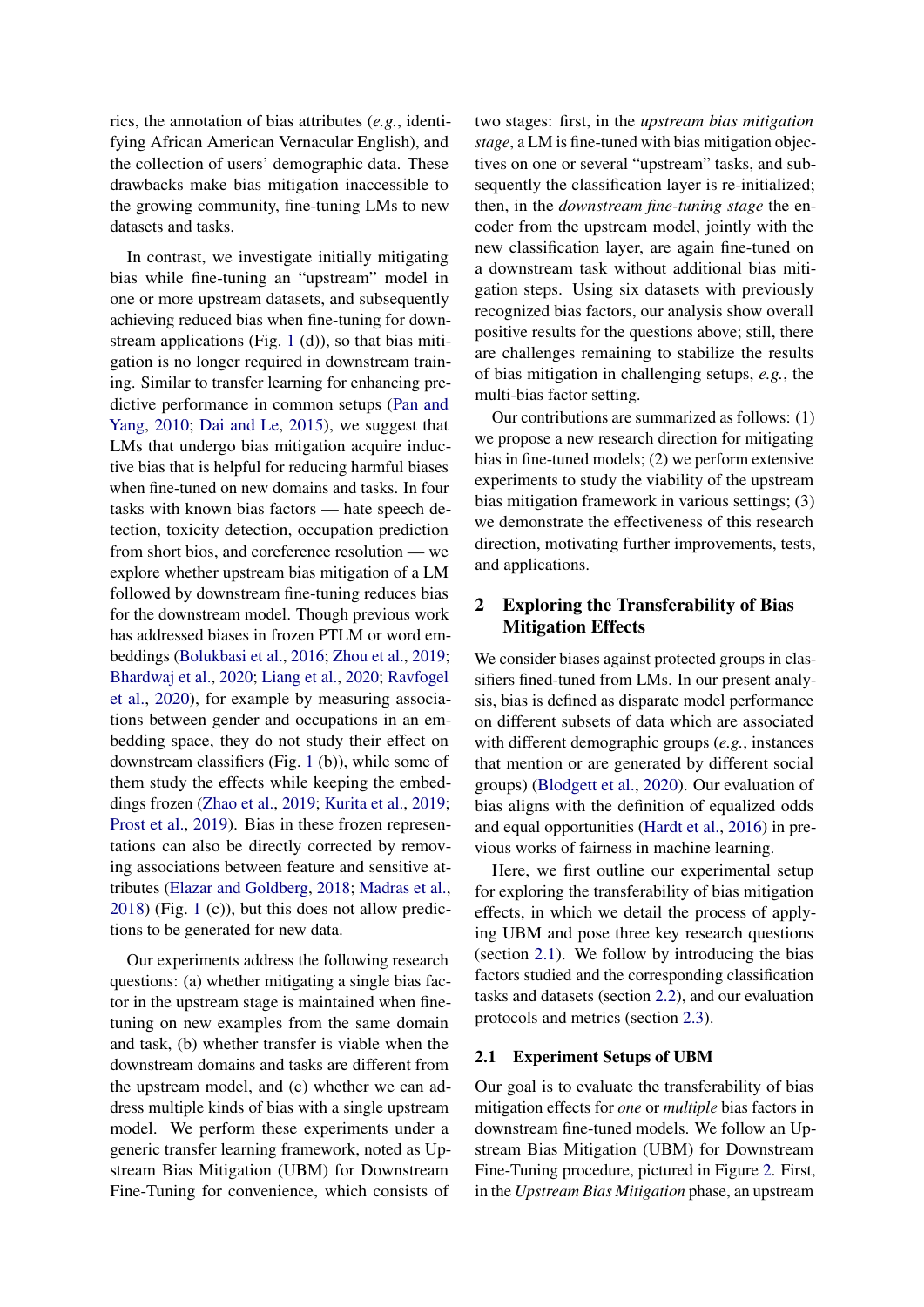<span id="page-2-1"></span>

Figure 2: Experiment setups to study Upstream Bias Mitigation (UBM) for Downstream Fine-Tuning. We consider the settings with the same or different upstream and downstream domains and tasks, while addressing one or more bias factors (*e.g.*, both dialect bias and gender bias). The framework consists of two stages: (1) an upstream (source) model  $f_s = h_s \circ g_s$  is trained with bias mitigation algorithms and (2) the encoder  $g_s$  is transferred to the downstream (target) model  $f_t$  for fine-tuning.

(source) model  $f_s = h_s \circ g_s$ , composed of a text encoder  $g_s$  and a classifier head  $h_s$ , is trained on one or more upstream datasets  $\mathcal{D}_s$  with bias mitigation algorithms. The encoder  $q_s$  is to be transferred to downstream (target) domains and tasks while the classifier head  $h_s$  is discarded. Then, in the *Downstream Fine-Tuning* phase, the downstream model  $f_t = h_t \circ q_t$  utilizes  $q_s$  to initialize the encoder weights and is fine-tuned for prediction performance without bias mitigation approaches on downstream datasets  $\mathcal{D}_t$ .

This UBM process is applied in three settings, summarized below, which each contribute to evaluating the transferability of bias mitigation effects.

1. Fine-Tuning on the Same Distribution. In the simplest setting, we fine-tune the downstream model over new examples from the same data distribution as the upstream model. In practice, each dataset is split into two halves, with one used for upstream bias mitigation and the other for downstream fine-tuning.

2. Cross-Domain and Cross-Task Fine-Tuning. Similar to how LMs are fine-tuned for various tasks and domains, in a more practical setup, we test whether transfer of bias mitigation effects is viable across domains and tasks. To achieve this, we apply bias mitigation while fine-tuning a LM on one dataset and perform fine-tuning on another.

3. Multiple Bias Factors. In the most challenging setup, we train a single upstream model to address multiple bias factors (*e.g.*, both dialect bias and gender bias). Such upstream models can be trained with multi-task learning (*i.e.*, jointly training over multiple datasets with shared encoder  $q$  but different classifier heads  $h$ ) while mitigating multiple kinds of bias. Subsequently, the resulting upstream model is transferred to downstream models as be-

<span id="page-2-2"></span>

| <b>Dataset</b>                          | <b>Prediction Task</b> | <b>Bias</b>         |
|-----------------------------------------|------------------------|---------------------|
| GHC (Kennedy et al., 2018)              | Hate                   | Group Identifier    |
| Stormfront (de Gibert et al., 2018)     | Hate                   | Group Identifier    |
| DWMW (Davidson et al., 2017)            | Toxicity               | <b>AAVE</b> Dialect |
| FDCL (Founta et al., 2018)              | Toxicity               | <b>AAVE</b> Dialect |
| BiasBios (De-Arteaga et al., 2019)      | Occupation             | Gender Stereotyping |
| OntoNotes 5.0 (Weischedel et al., 2013) | Coreference            | Gender Stereotyping |

Table 1: Summary of tasks and bias included for study.

fore. This is a key test of UBM's viability for widespread application.

### <span id="page-2-0"></span>2.2 Bias Factors and Datasets

To ensure our analysis holds true for a variety of domains, tasks, and bias factors, we experiment with three different bias factors studied in previous research along with six different datasets (also summarized in Table [1\)](#page-2-2), described below.

Group Identifier Bias. This bias refers to higher false positive rates of hate speech predictions for sentences containing specific group identifiers, which is harmful to protected groups by misclassifying innocuous text (*e.g.*, "I am a Muslim") as hate speech. We include two datasets for study, namely the Gab Hate Corpus (GHC; [Kennedy et al.,](#page-9-10) [2018\)](#page-9-10) and the Stormfront corpus [\(de Gibert et al.,](#page-8-9) [2018\)](#page-8-9). Both datasets contain binary labels for hate and non-hate instances, though with differences in the labeling schemas and domains.

AAVE Dialect Bias. [Sap et al.](#page-9-12) [\(2019\)](#page-9-12) show that offensive and hate speech classifiers yield a higher false positive rate on text written in African American Vernacular English (AAVE). This bias brings significant harm to the communities that uses AAVE, for example, by leading to the disproportionate removal of the text written in AAVE in social media platforms [\(Blodgett et al.,](#page-8-8) [2020\)](#page-8-8). We include two datasets for study: FDCL [\(Founta et al.,](#page-9-11) [2018\)](#page-9-11) and DWMW [\(Davidson et al.,](#page-8-10) [2017\)](#page-8-10). In both datasets, we treat *abusive*, *hateful* and *spam* to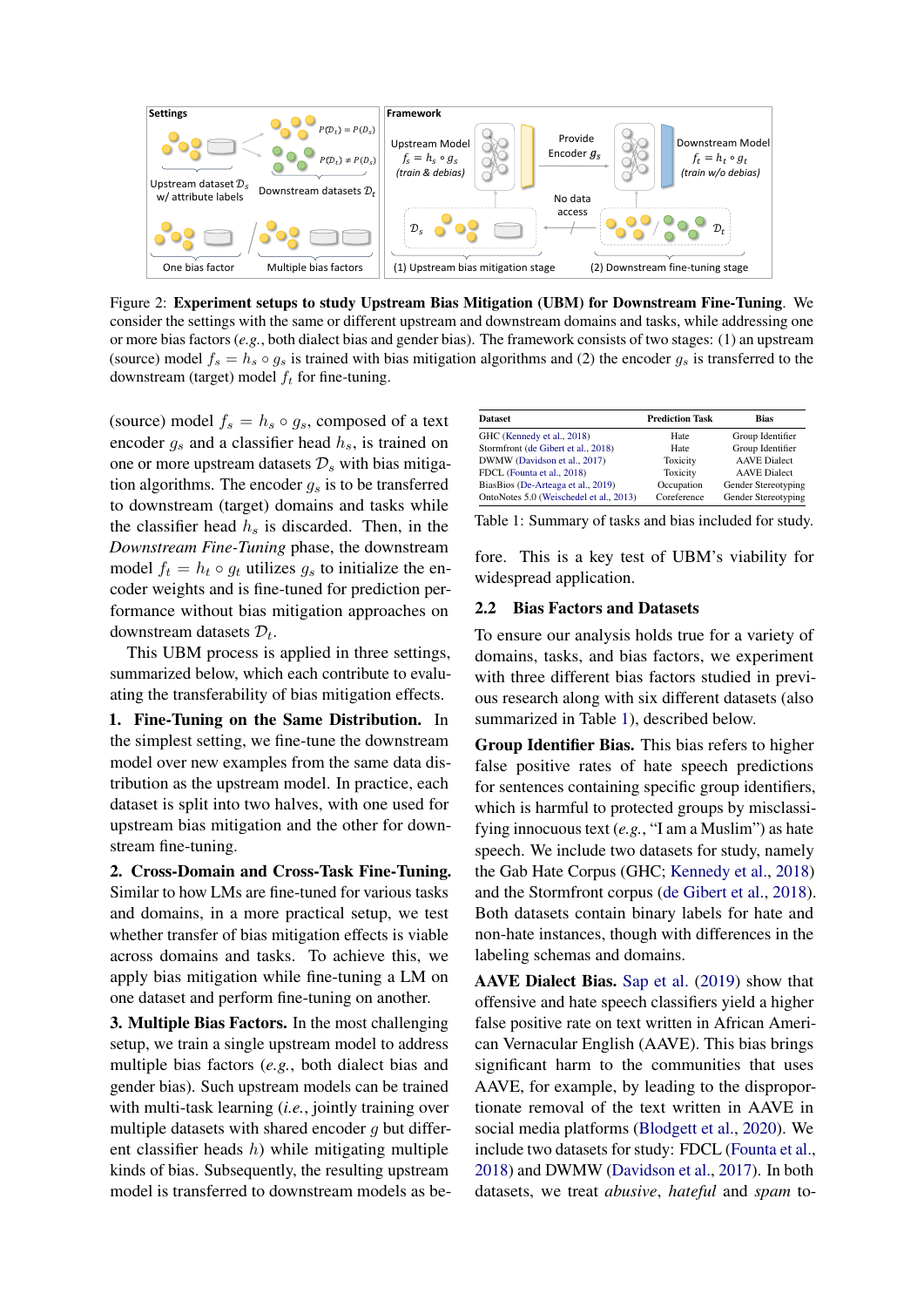gether as harmful outcomes (*i.e.*, false positives for each are harmful) to compute false positive rates. Following [Sap et al.](#page-9-12) [\(2019\)](#page-9-12), we use an off-the-shelf AAVE dialect predictor [\(Blodgett et al.,](#page-8-12) [2016\)](#page-8-12) to identify examples written in AAVE.

Gender Stereotypical Bias. [Zhao et al.](#page-10-1) [\(2018\)](#page-10-1) summarize a list of occupations that are prone to be stereotyped in practice, leading to coreference resolutions models and occupation prediction models having biases in performance in pro- and antistereotypical instances when trained on short bios. We train the coreference resolution model on the OntoNotes 5.0 dataset [\(Weischedel et al.,](#page-10-4) [2013\)](#page-10-4) and the occupation classifier on the BiasBios [\(De-](#page-8-11)[Arteaga et al.,](#page-8-11) [2019\)](#page-8-11) dataset.

### <span id="page-3-0"></span>2.3 Evaluation Protocol and Metrics

We evaluate the overall performance of the models on downstream tasks along with appropriate bias metrics for each bias factor, analyzed for each dataset and task in previous works. We expect UBM to minimally affect classification performance while improving on bias metrics.

Classification Performance. We report in-domain F1 scores for GHC, Stormfront, OntoNotes 5.0, and accuracy scores for FDCL, DWMW and BiasBios. Following [Zhang et al.](#page-10-0) [\(2018\)](#page-10-0), for hate speech detection and toxicity detection datasets, we use the equal error rate (EER) threshold for prediction.

Group Identifier Bias Metrics. To evaluate group identifier bias, we evaluate false positive rate (FPR) differences, noted as FPRD, between examples mentioning one of 25 group identifiers provided by [Kennedy et al.](#page-9-1) [\(2020\)](#page-9-1) and the overall FPR. In addition, we followed [Kennedy et al.](#page-9-1) [\(2020\)](#page-9-1) in using a New York Times articles (NYT) corpus of 25k non-hate sentences, each mentioning one of 25 group identifiers. This corpus specifically provides an opportunity to measure FPR—reported as (NYT Acc.), equivalent to 1−FPR. Additionally, following the evaluation protocol of [Dixon et al.](#page-8-1) [\(2018\)](#page-8-1) and [Zhang et al.](#page-10-5) [\(2020\)](#page-10-5), we incorporate the Identity Phrase Templates Test Sets (reported as IPTTS), which consists of  $77k$  hate and non-hate examples mentioning group identifiers, generated with templates. Following these works, for IPTTS we compute FPRD as  $\sum_z | \text{FPR}_z - \text{FPR}_{overall} |$ , where  $FPR<sub>z</sub>$  is false positive rate on sentences with the group identifier  $z$ , and  $\text{FPR}_{overall}$  is the overall false positive rate.

AAVE Dialect Bias Metrics. Given the sparsity

of AAVE examples in the datasets and the noisy outputs of AAVE classifier [\(Blodgett et al.,](#page-8-12) [2016\)](#page-8-12), we expect the in-domain FPRD metrics to be noisy. Therefore, following [Xia et al.](#page-10-6) [\(2020\)](#page-10-6), we incorporate the BROD [\(Blodgett et al.,](#page-8-12) [2016\)](#page-8-12) dataset, which is a large unlabeled collection of Twitter posts written in l. Since in practice only a small portion of texts are toxic or spam, we treat all examples from BROD as *normal*, and report the accuracy (which equals 1−FPR) on the dataset.

Gender Stereotype Metrics. We employ the WinoBias [\(Zhao et al.,](#page-10-1) [2018\)](#page-10-1) dataset which provides opportunities to evaluate models on prostereotypical and anti-stereotypical coreference examples. We report the differences in F1 (F1-Diff) on two subsets of data. On occupation prediction, following [Ravfogel et al.](#page-9-6) [\(2020\)](#page-9-6), we report mean differences of true positive rate (TPR) differences in predicting each occupation for men and women.

### 3 Method

Here, we detail the particular bias mitigation algorithms used for implementing UBM, as well as the other baselines used for verifying the transferability of bias mitigation effects.

### 3.1 Implementations of UBM

We implement UBM with two different bias mitigation algorithms in the upstream bias mitigation phase: explanation regularization [\(Kennedy et al.,](#page-9-1) [2020\)](#page-9-1), and adversarial de-biasing [\(Zhang et al.,](#page-10-0) [2018;](#page-10-0) [Madras et al.,](#page-9-8) [2018;](#page-9-8) [Xia et al.,](#page-10-6) [2020\)](#page-10-6), denoted here as  $\text{UBM}_{reg}$  and  $\text{UBM}_{adv}$ , respectively.

UBM with Explanation Regularization. Explanation regularization reduces importance placed on spurious surface patterns (*i.e.*, words or phrases) during upstream model training. We apply  $UBM_{req}$ to group identifier and AAVE dialect bias, where the set of spurious patterns are group identifiers and the most frequent words, from statistics of the dataset, used by AAVE speakers; we find explanation regularization not effective for gender bias. The importance of a surface pattern  $w \in \mathcal{W}$  in the input x, noted as  $\phi(w, x)$  is measured as the model prediction change when it is removed. The model is trained by optimizing the main learning objective  $\ell$  while penalizing importance attributed to patterns  $w \in \mathcal{W}$  that exist in the input **x**.

<span id="page-3-1"></span>
$$
\min_{f} \quad \ell_c + \alpha \sum_{w \in \mathbf{x} \cap \mathcal{W}} ||\phi(w, \mathbf{x})||^2, \qquad (1)
$$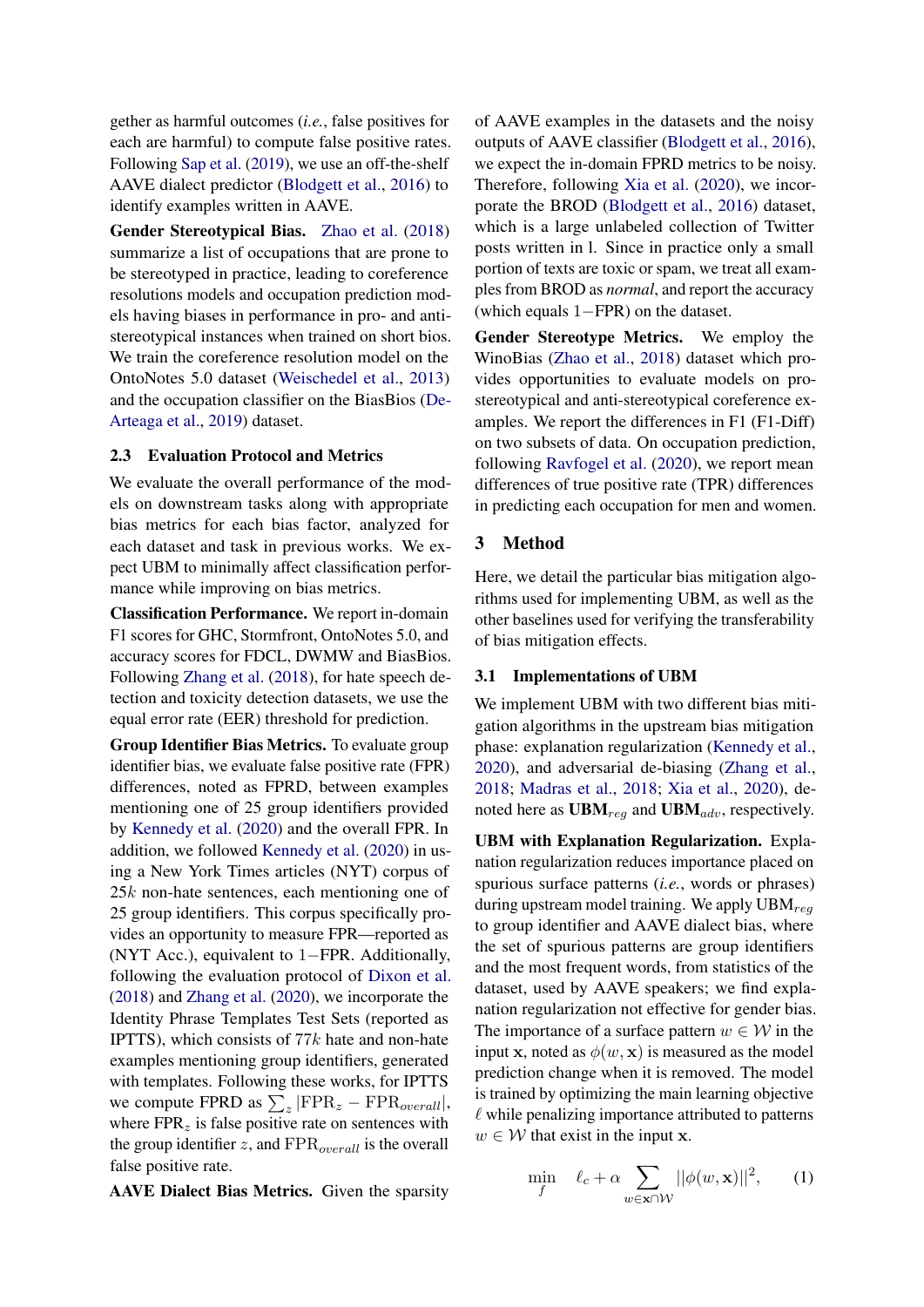where  $\alpha$  is a trade-off hyperparameter.

UBM with Adversarial De-biasing. In  $UBM_{adv}$ , the upstream model is trained with adversarial debiasing techniques, so that sensitive attributes related to bias (*e.g.*, the dialect of the sentence or the gender referenced in the sentence) cannot be predicted from the hidden representations z given by the encoder g. During training, an adversarial classifier head  $h^{adv}$  is built upon the encoder and trained to predict sensitive attributes, while the encoder is optimized to prevent the adversarial classifier from success. Formally, the optimization objective is written as,

$$
\min_{g,h} \max_{h_{adv}} \ell_c + \ell_{adv}(h_{adv} \circ g(\mathbf{x}), a), \quad (2)
$$

where *a* notes the ground truth sensitive attribute, and  $\ell_{adv}$  is the cross entropy loss between the predicted sensitive attribute and the ground truth sensitive attribute.

As mentioned in Sec. [2.1,](#page-1-0) upstream models can be trained to mitigate multiple bias factors with multi-task learning on multiple datasets. We separately apply bias mitigation algorithms for each dataset (sharing the same encoder) and note the algorithms applied in the subscript (*e.g.*,  $UBM_{req+adv}$ ).

### 3.2 Other Baselines

We compare UBM with two families of methods.

Methods without Bias Mitigation. Two types of models were evaluated that did not address bias. First, the Vanilla model is a downstream classifier directly fine-tuned on downstream task from a LM (*e.g.*, RoBERTa). Second, Van-Transfer is finetuned on upstream datasets without bias mitigation and fine-tuned on downstream datasets.

Downstream Bias Mitigation. For reference, we show the results of directly applying explanation regularization, noted as Expl. Reg., or adversarial de-biasing, noted as Adv. Learning, during downstream fine-tuning. In most cases, mitigating bias in downstream classifier should be the most effective way to reduce bias, though this is not always feasible in practice for reasons discussed above.

We also consider two simple baselines that could reduce bias in downstream models via heuristics. Emb. Zero zeros out the word embedding of spurious surface patterns (using the same word list as explanation regularization) in PTLMs before finetuning. We also include Emb. Zero. Trans, which

<span id="page-4-0"></span>

|                | <b>GHC B</b>           |                                 |               |                  |  |  |  |  |  |  |
|----------------|------------------------|---------------------------------|---------------|------------------|--|--|--|--|--|--|
| <b>Metrics</b> | In-domain              | In-domain                       | <b>IPTTS</b>  | NYT              |  |  |  |  |  |  |
|                | F1(                    | $FPRD$ ( $\downarrow$ )         | $FPRD$ (      | Acc $(\uparrow)$ |  |  |  |  |  |  |
|                | Non-Transfer (GHC . B) |                                 |               |                  |  |  |  |  |  |  |
| Vanilla        | $37.91 \pm 2.5$        | $35.64 + 2.2$                   | $21.50 + 2.8$ | $68.55 + 20$     |  |  |  |  |  |  |
| Expl. Reg.     | $38.09 \pm 2.7$        | $18.68 + 0.3$                   | $4.82 + 1.1$  | $84.05 \pm 3.0$  |  |  |  |  |  |  |
|                |                        | $GHC \, A \rightarrow GHC \, B$ |               |                  |  |  |  |  |  |  |
| Van. Transfer  | $42.41 + 1.0$          | $37.44 + 1.5$                   | $17.67 + 2.1$ | $75.35 + 4.2$    |  |  |  |  |  |  |
| $UBM_{Req}$    | $43.79 \pm 1.9$        | $34.34 + 3.1$                   | $10.02 + 1.1$ | $81.40 + 1.4$    |  |  |  |  |  |  |

Table 2: Same-domain and task UBM with a single bias factor. The source datasets are noted before arrow  $(\rightarrow)$ . All metrics except In-domain F1 measure bias. See Table [6](#page-12-0) in Appendix for complete results.

zeros out embeddings of spurious surface patterns before fine-tuning from an upstream model. The method does not apply to cases where surface patterns related to bias (*e.g.*, gendered pronouns) are crucial for prediction, *e.g.*, coreference resolution.

### 4 Results

In this section, we present the results of UBM in three settings following the order in Sec. [2.1:](#page-1-0) transferring to the same data distribution, transferring to different data distributions, transferring from an upstream model with bias mitigation for multiple bias factors. We follow these main analyses with an investigation of the impact of freezing encoder weights before downstream fine-tuning, and lastly with a brief exploration of how UBM's positive results are achieved.

Implementation Details. In all experiments reported on below, models are initially fine-tuned from RoBERTa-base. The upstream model is trained for a fixed number of epochs and the checkpoint with the best prediction performance is transferred to the downstream model. See Appendix for more implementation details. We use  $\mathcal{D}_s \rightarrow \mathcal{D}_t$  as the transfer notation, in which upstream and downstream datasets are respectively represented in the left and right-hand side of the arrow.

### 4.1 UBM with the Same Data Distribution

We first briefly show the results when the downstream model sees new, unseen samples from the same data distribution as the upstream model. In this controlled setting, we isolate and test the basic viability of UBM, which requires that information from the upstream model is retained during downstream fine-tuning. GHC, Stormfront, FDCL and BiasBios were partitioned into two subsets with equal size, noted as subsets A and B of corresponding datasets, to train the upstream and downstream models respectively.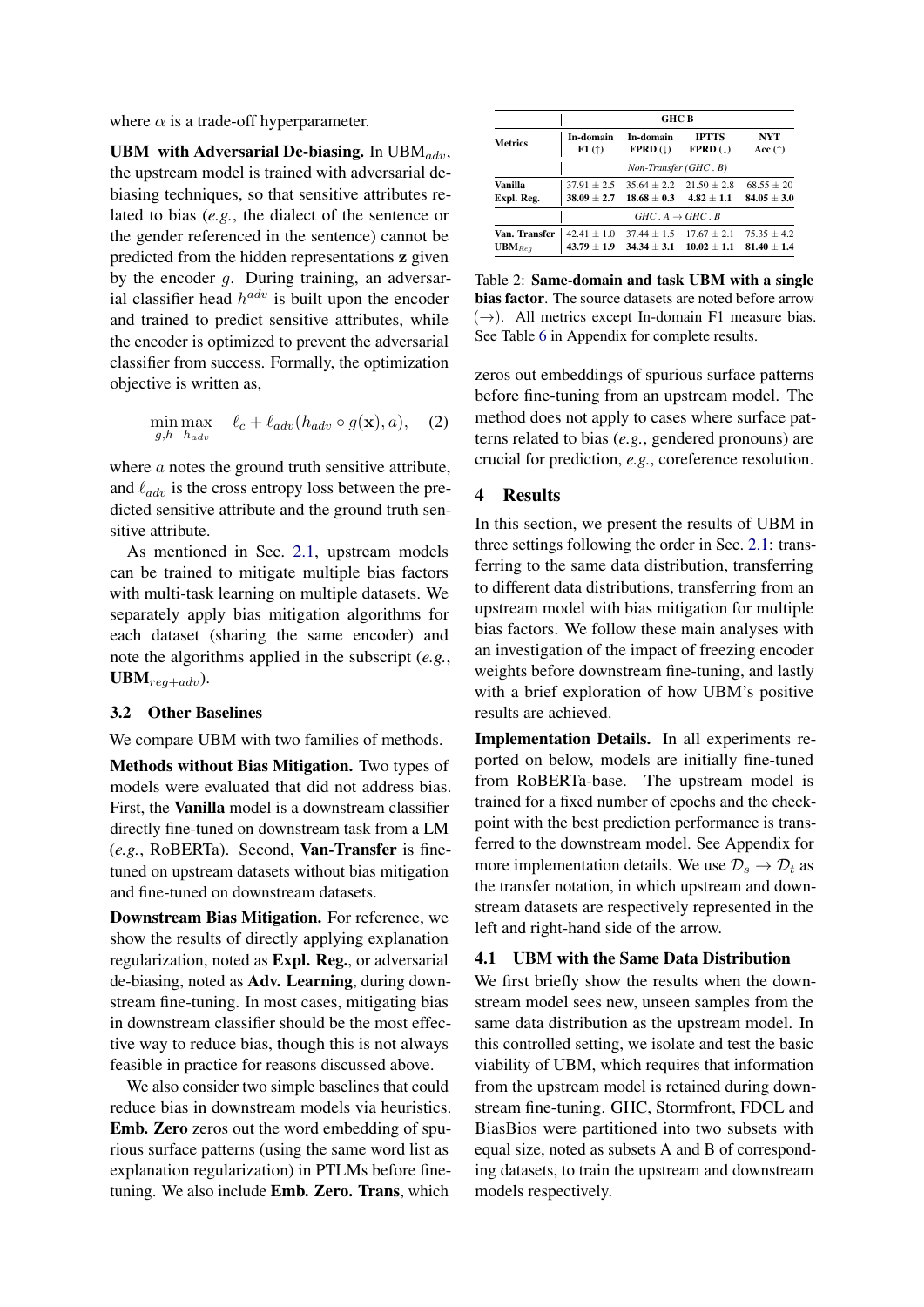<span id="page-5-0"></span>

| <b>Downstream dataset</b>                                              |                                                 |                                                   | GHC                                             |                                                  |                                                 | <b>Stormfront</b>                                  |                                                  |                                                     |                                                                      | <b>DWMW</b>                                                          |                                      | OntoNotes 5.0                    |  |
|------------------------------------------------------------------------|-------------------------------------------------|---------------------------------------------------|-------------------------------------------------|--------------------------------------------------|-------------------------------------------------|----------------------------------------------------|--------------------------------------------------|-----------------------------------------------------|----------------------------------------------------------------------|----------------------------------------------------------------------|--------------------------------------|----------------------------------|--|
| <b>Metrics</b>                                                         | In-domain<br>F1(†)                              | In-domain<br><b>FPRD</b> $(\downarrow)$           | <b>IPTTS</b><br>$FPRD$ (1)                      | <b>NYT</b><br>Acc $(\uparrow)$                   | In-domain<br>F1(                                | In-domain<br><b>FPRD</b> $(1)$                     | <b>IPTTS</b><br><b>FPRD</b> $(\downarrow)$       | <b>NYT</b><br>Acc $(\uparrow)$                      | In-domain<br>Acc. $(\uparrow)$                                       | <b>BROD</b><br>Acc. $(†)$                                            | In-domain<br>F1(                     | <b>Winobias</b><br>$F1-Diff$ (1) |  |
|                                                                        | Non-Transfer (GHC)                              |                                                   |                                                 | Non-Transfer (Stormfront)                        |                                                 |                                                    |                                                  | Non-Transfer (DWMW)                                 |                                                                      | Non-Transfer (OntoNotes 5.0)                                         |                                      |                                  |  |
| Vanilla<br>Emb. Zero                                                   | $49.60 + 1.0$<br>$43.76 + 0.7$                  | $46.43 + 2.5$<br>$38.31 + 2.0$                    | $20.01 \pm 5.7$<br>$11.95 + 2.7$                | $72.08 \pm 7.3$<br>$83.21 \pm 5.2$               | $53.74 + 2.8$<br>$49.97 \pm 0.6$                | $18.09 + 2.7$<br>$18.80 \pm 2.0$                   | $11.51 \pm 5.1$<br>$8.20 + 0.3$                  | $73.06 \pm 10$<br>$70.15 \pm 4.4$                   | $91.46 \pm 0.1$<br>$90.59 \pm 0.1$                                   | $78.77 \pm 0.3$<br>$62.37 + 0.4$                                     | $76.53 + 0.2$                        | $8.04 + 0.5$                     |  |
| Expl. Reg.<br>Adv. Learning                                            | $43.37 + 1.8$                                   | $29.29 + 1.2$                                     | $4.2 + 1.6$                                     | $81.22 + 11$                                     | $51.53 + 1$                                     | $13.43 + 1.5$                                      | $3.80 + 0.4$                                     | $83.73 + 8.0$                                       | $91.38 + 0.1$<br>$91.11 \pm 0.3$                                     | $76.61 \pm 1.5$<br>$77.53 \pm 0.9$                                   |                                      |                                  |  |
|                                                                        |                                                 |                                                   | $Stf. \rightarrow GHC$                          |                                                  | $GHC \rightarrow Stf.$                          |                                                    |                                                  | $FDCL \rightarrow DWMW$                             |                                                                      |                                                                      | $BiasBias \rightarrow Ontolotes 5.0$ |                                  |  |
| Van-Transfer<br>Emb. Zero. Trans.<br>$UBM_{Bea}$<br>UBM <sub>Adn</sub> | $47.83 + 2.1$<br>$44.51 + 0.5$<br>$49.94 + 1.0$ | $47.51 \pm 4.6$<br>$40.92 + 4.2$<br>$42.71 + 3.8$ | $14.00 + 0.8$<br>$12.91 + 0.2$<br>$12.23 + 3.3$ | $66.71 + 10.6$<br>$80.11 + 1.2$<br>$75.34 + 4.8$ | $55.79 + 1.3$<br>$52.98 + 0.6$<br>$56.43 + 0.6$ | 7.83<br>$+2.2$<br>$16.35 \pm 0.9$<br>$18.03 + 2.5$ | $8.26 \pm 2.5$<br>$8.04 + 2.1$<br>$6.86 \pm 1.1$ | $76.98 \pm 1.1$<br>$81.11 + 1.9$<br>$81.18 \pm 1.1$ | $91.27 + 0.2$<br>$91.53 + 0.0$<br>$91.39 \pm 0.0$<br>$91.20 \pm 0.0$ | $78.98 + 1.1$<br>$81.01 \pm 0.9$<br>$80.27 + 0.2$<br>$81.24 \pm 0.2$ | $76.65 + 0.3$<br>$76.34 \pm 0.2$     | $10.54 + 0.7$<br>$9.27 \pm 1.4$  |  |

Table 3: Cross-domain and task UBM with a single bias factor. The source datasets are noted before arrow  $(\rightarrow)$ . All metrics except In-domain F1 or In-domain Accuracy measures bias. The preferred outcomes for each metric are marked with arrows. The main comparators of UBM are Vanilla, Van-Transfer, Emb. Zero, and Emb. Zero. Trans that do not perform downstream bias mitigation. We see UBM maintains in-domain prediction performance while overall reduces bias. Results of Adv. Learning and UBM $_{Adv}$  on GHC, Stf. are not included because applying adversarial de-biasing to reduce group identifier bias yields degenerated classifiers.

Table [2](#page-4-0) presents the results for mitigating group identifier bias in the GHC. We see an overall bias reduction, via UBM, by comparing with Vanilla training and Van-Transfer. We include full results and discussions for this simple setting in Appendix.

### 4.2 Cross-domain and Task UBM

Following the result that UBM is effective in the same-domain setting, we now move to analyzing cross-domain settings in greater depth. For hate speech classification, we perform transfer learning from GHC to Stormfront and from Stormfront to GHC; and for toxicity classification, we perform transfer learning from FDCL to DWMW. We also perform transfer learning from BiasBios (occupation prediction) to OntoNotes 5.0 (coreference resolution). Table [3](#page-5-0) shows the results of cross-domain and task transfer learning and non-transfer baselines. Our findings are summarized below.

UBM can reduce bias in different target domains and tasks compared to fine-tuning without bias mitigation. The results of crossdomain and task transfer learning (*i.e.*, Stf.→GHC,  $GHC \rightarrow Stf., FDCL \rightarrow DWMW$ ), show that transferring from a less biased upstream model (UBM $_{Req}$ and UBM $_{Adv}$ ) leads to better downstream bias mitigation compared to directly training without bias mitigation in the target domain (Vanilla). Meanwhile, the in-domain classification performance has improved (on GHC and Stormfront) or been preserved (on DWMW). It is notable that directly mitigating bias (Expl. Reg., Adv. Learning) on DWMW is not effective, which is previously observed by [Xia et al.](#page-10-6) [\(2020\)](#page-10-6), while transferring from FDCL is successful.

There are exceptions where UBM fails to reduce bias. We see the in-domain FPRD on Stormfront does not improve; however, as discussed in our metrics section, the in-domain FPRD is computed over a much smaller set of examples compared to NYT and IPTTS datasets, and is thus less reliable. UBM does not reduce bias compared to Vanilla training on OntoNotes 5.0, but achieves less bias compared to Van-Transfer. This result confirms the effect of bias mitigation in upstream models, but the transfer learning itself has increased the bias.

Comparison with Emb. Zero and Emb. Zero. Trans. We find two alternative methods, Emb. Zero and Emb. Zero Trans, also reduce bias on some of the datasets. On GHC, Emb. Zero achieves an in-domain FPRD and IPTTS-FPRD lower than UBM. However, it comes with clear drop of indomain classification performance.

### 4.3 Mitigating Multiple Bias Factors

Having observed an overall positive effect of UBM across domains and tasks, next we present the results of experiments on mitigating multiple bias factors with a single upstream model. This involves training an upstream model with multiple bias mitigation objectives across multiple datasets, followed by fine-tuning on a single dataset without bias mitigation. We test three combinations of datasets. First, a multi-task model is trained to jointly mitigate group identifier bias and AAVE dialect bias using GHC and FDCL (GHC + FDCL), and transferred to Stormfront and DWMW. Next, a model is similarly trained jointly on group identifier and AAVE biases on and Stormfront and FDCL (Stf. + FDCL) and transferred to GHC and DWMW. Lastly, models were trained over source datasets

<span id="page-5-1"></span><sup>&</sup>lt;sup>3</sup>We find UBM<sub>Reg,Reg,Adv</sub> yield degenerated classifiers for OntoNotes (Test  $F1 < 46.00$ ) in 5 out of 6 runs. The result is from one successful run.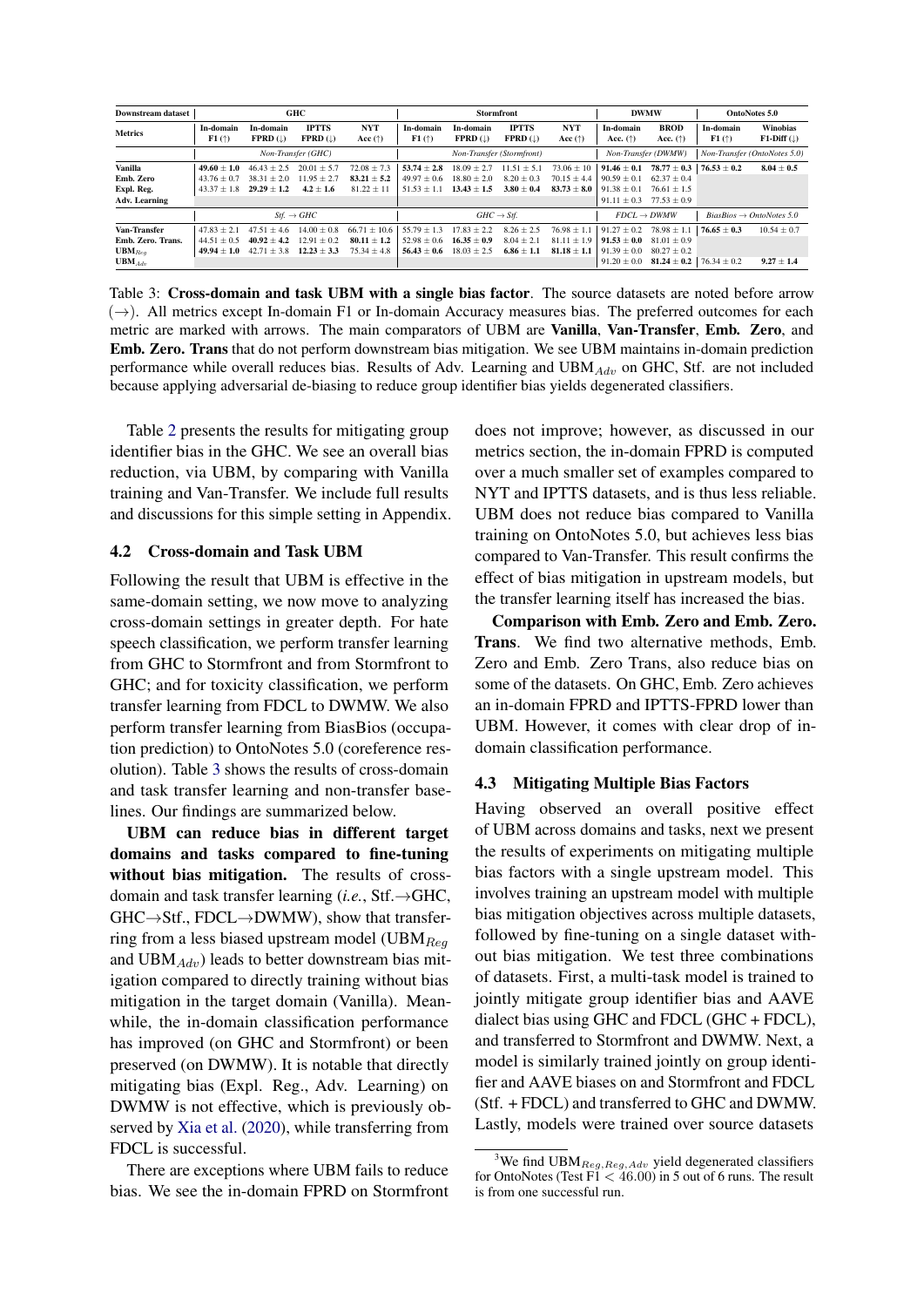<span id="page-6-0"></span>

| <b>Bias Factor</b>           |                                        | <b>Group Identifier Bias</b>  |                            |                                        | <b>AAVE Dialect Bias</b>                  |                                        |                           | <b>Gender Stereotypical Bias</b> |  |  |  |
|------------------------------|----------------------------------------|-------------------------------|----------------------------|----------------------------------------|-------------------------------------------|----------------------------------------|---------------------------|----------------------------------|--|--|--|
| <b>Metrics</b>               | In-domain $F1$ ( $\uparrow$ )          | In-domain FPRD $(\downarrow)$ | <b>IPTTS FPRD</b> $(L)$    | NYT Acc $(\uparrow)$                   | In-domain F1 $(\uparrow)$                 | <b>BROD</b> Acc. $(\uparrow)$          | In-domain F1 $(\uparrow)$ | Winobias F1-Diff $(\downarrow)$  |  |  |  |
| <b>Upstream model</b>        |                                        |                               |                            |                                        |                                           |                                        |                           |                                  |  |  |  |
| <b>Downstream model</b>      | <b>GHC</b>                             |                               |                            |                                        | <b>DWMW</b>                               |                                        |                           |                                  |  |  |  |
| Van-Transfer                 | 49.71 $\pm$ 0.3 $\cancel{\phantom{1}}$ | $45.84 \pm 3.8$               | $12.43 \pm 2.5$            | 72.37 $\pm$ 7.4 $\cancel{\phantom{0}}$ | 91.64 $\pm$ 0.2 $\cancel{\triangleright}$ | 81.12 $\pm$ 0.1 $\lambda$              |                           |                                  |  |  |  |
| $\mathbf{UBM}_{Req,Req}$     | 50.21 ± 1.4 $\lambda$                  | $47.63 \pm 0.7$               | $12.29 \pm 2.7$ $\searrow$ | $68.44 \pm 8.6$                        | 91.66 $\pm$ 0.2 $\cancel{\sim}$           | 80.05 ± 0.1 $\lambda$                  |                           |                                  |  |  |  |
| $\mathbf{UBM}_{Reg, Adv}$    | 49.89 $\pm$ 1.7 $\cancel{\phantom{1}}$ | $47.85 \pm 1.2$               | $21.25 \pm 2.0$            | $65.78 \pm 5.7$                        | 91.55 $\pm$ 0.2 $\cancel{\rightarrow}$    | 81.14 ± 1.5 $\cancel{\nearrow}$        |                           |                                  |  |  |  |
| <b>Upstream Model</b>        |                                        | $GHC + FDCL$                  |                            |                                        |                                           |                                        |                           |                                  |  |  |  |
| <b>Downstream Model</b>      |                                        | <b>Stormfront</b>             |                            |                                        | <b>DWMW</b>                               |                                        |                           |                                  |  |  |  |
| Van-Transfer                 | 56.78 $\pm$ 1.6 $\cancel{\phantom{1}}$ | $14.26 \pm 0.8$               | $11.04 \pm 0.7$            | 77.06 $\pm$ 5.1 $\times$               | 91.65 $\pm$ 0.1 $\lambda$                 | 80.98 ± 0.4 $\cancel{\triangleright}$  |                           |                                  |  |  |  |
| $\mathbf{UBM}_{Req,Req}$     | 53.87 ± 1.2 $\cancel{\prime}$          | $15.92 \pm 1.2$               | $8.40 \pm 1.4$ $\searrow$  | 83.71 ± 3.2 $\cancel{\phantom{0}}$     | 91.79 $\pm$ 0.4 $\cancel{\sqrt{ }}$       | 81.36 $\pm$ 0.8 $\cancel{\nearrow}$    |                           |                                  |  |  |  |
| $UBM_{Req, Adv}$             | $53.63 \pm 0.7$                        | $15.52 \pm 2.2$               | $8.90 \pm 1.6$ V           | 84.87 ± 1.1 $\lambda$                  | $91.33 \pm 0.1$                           | 81.09 ± 0.4 $\cancel{\triangleright}$  |                           |                                  |  |  |  |
| <b>Upstream Model</b>        |                                        |                               |                            | $GHC + FDCL + BiasBios$                |                                           |                                        |                           |                                  |  |  |  |
| <b>Downstream Model</b>      | <b>Stormfront</b>                      |                               |                            |                                        | <b>DWMW</b>                               |                                        | <b>OntoNotes 5.0</b>      |                                  |  |  |  |
| Van-Transfer                 | 55.47 $\pm$ 0.7 $\cancel{\nearrow}$    | $16.74 \pm 1.5$               | $12.19 \pm 0.7$            | $64.15 \pm 6.5$                        | 91.58 $\pm$ 0.1 $\cancel{\pi}$            | 80.74 $\pm$ 0.3 $\cancel{\phantom{1}}$ | $73.64 \pm 0.3$           | $9.91 \pm 0.2$                   |  |  |  |
| $\mathbf{UBM}_{Reg,Reg,Adv}$ | $52.59 \pm 0.5$                        | $21.17 \pm 2.0$               | $9.99 \pm 2.8$             | 74.58 $\pm$ 4.9 $\cancel{\sqrt{ }}$    | 91.64 $\pm$ 0.3 $\cancel{\triangleright}$ | 81.07 ± 0.4 $\cancel{\rightarrow}$     | 75.68                     | $4.93^{3}$ $\sim$                |  |  |  |
| $UBM_{Reg, Adv, Adv}$        | $52.85 \pm 0.9$                        | $18.55 \pm 5.8$               | $13.15 \pm 3.7$            | $70.00 \pm 5.8$                        | 91.50 $\pm$ 0.1 $\cancel{\rightarrow}$    | 81.08 $\pm$ 0.3 $\cancel{\sim}$        | $76.01 \pm 0.4$           | $8.67 \pm 0.7$                   |  |  |  |

Table 4: Dealing with multiple bias factors with a single upstream model with UBM. We test three combination of upstream datasets, namely Stormfront + FDCL, GHC + FDCL, and GHC + FDCL + BiasBios, in reducing two or three bias factors.  $\nearrow$  and  $\searrow$  show whether the metrics has increased or decreased (both imply improvement) compared to non-transfer Vanilla training in Table [3.](#page-5-0)

<span id="page-6-1"></span>

| <b>Metrics</b>   | In-domain<br>Acc. $(†)$ | In-domain<br>$FPRD$ ( $\downarrow$ )        | <b>IPTTS</b><br>$FPRD$ ( $\perp$ ) | <b>NYT</b><br>Acc. $(\uparrow)$ | In-domain<br>Acc. $(†)$                | <b>BROD</b><br>Acc. $(\uparrow)$ |
|------------------|-------------------------|---------------------------------------------|------------------------------------|---------------------------------|----------------------------------------|----------------------------------|
|                  |                         | $Stf. \rightarrow GHC$ , UBM <sub>Rea</sub> |                                    |                                 | $FDCL \rightarrow DWMW$ , UBM $_{4dv}$ |                                  |
| Freeze           | 45.42                   | 37.71                                       | 7.82                               | 84.45                           | 83.25                                  | 64.80                            |
| $\ell^2$ -sp     | 49.31                   | 47.03                                       | 14.24                              | 71.88                           | 91.38                                  | 79.95                            |
| <b>Fine-tune</b> | 49.94                   | 42.71                                       | 12.23                              | 75.34                           | 91.20                                  | 81.24                            |
|                  |                         | $GHC \rightarrow Stf. \text{ UBM}_{Bea}$    |                                    |                                 |                                        |                                  |
| Freeze           | 47.32                   | 25.02                                       | 8.24                               | 64.60                           |                                        |                                  |
| $\ell^2$ -sp     | 55.80                   | 19.75                                       | 6.72                               | 80.42                           |                                        |                                  |
| <b>Fine-tune</b> | 56.43                   | 18.03                                       | 6.86                               | 81.18                           |                                        |                                  |

Table 5: UBM while keeping the encoder frozen (Freeze), discouraging parameter changes ( $\ell^2$ -sp), or standard fine-tuning (Fine-tune). We see weight freezing and  $\ell^2$ -sp overall do not improve over simple finetuning on Stf.  $\rightarrow$  GHC and FDCL  $\rightarrow$  DWMW.

GHC, FDCL, BiasBios (GHC+FDCL+BiasBios) to mitigate all three bias factors, and transferred to Stormfront, DWMW, and OntoNotes. The results are shown in Table [4.](#page-6-0)

Comparison to Single-Dataset Vanilla Baselines. As a basic measure of bias mitigation success, we compare multi-dataset models' results with single-dataset Vanilla training and Van-Transfer. We see UBM with GHC + FDCL successfully reduces both group identifier bias and AAVE dialect bias in downstream models. UBM with GHC + FDCL + BiasBios also successfully reduces group identifier bias in terms of IPTTS, FPRD (which is the most reliable metrics of bias given its large size), and AAVE bias. It also reduces gender stereotypical bias compared to Van-Transfer in some experimental runs, but in an unstable manner, demonstrated by the large variance of F1-Diff and degenerated runs of  $UBM_{Reg,Reg,Adv}$ .

Results of UBM on Stf. + FDCL are less promising. We find  $UBM_{Req,Adv,Adv}$  is not successful in reducing group identifier bias. UBM $_{Req,Req,Adv}$ 

could reduce bias on IPTTS-FPRD, but does not improve other metrics. Notably, UBM on Stf. + FDCL clearly underperform UBM on Stf. only.

UBM $_{Req}$  versus UBM $_{Adv}$ . Empirically, we find using explanation regularization on FDCL  $(UBM_{req,req}, UBM_{req,req,adv})$  instead of adversarial learning (UBM $_{reg,adv}$ , UBM $_{reg,adv,adv}$ ) consistently improves bias mitigation performance on other bias factors.

Takeaways. Our results show it is possible to reduce multiple bias factors via UBM. However, we have shown that these effects are not automatic for each new dataset added to upstream models for multi-task bias mitigation.

### <span id="page-6-2"></span>4.4 Freezing or Regularizing Model Weights

In the experiments above, we have shown that the effect of mitigating bias is partially preserved with simple fine-tuning. Next, we study whether freezing the encoders or discouraging their weight changes improves bias mitigation in the target domain, as they intuitively try to retain effect of bias mitigation. However, we find a counterintuitive result: these approaches typically do not achieve reduced downstream bias, and in fact reduce in-domain classification performance. Table [5](#page-6-1) shows the results when we keep the weights frozen (Freeze), discouraging weights from changing with  $\ell^2$ -sp regularizer [\(Li et al.,](#page-9-13) [2018,](#page-9-13) details in appendix), or standard fine-tuning (fine-tune). In Stf.  $\rightarrow$  GHC, freezing the weights contributed to reducing the bias, while  $\ell^2$ -sp failed to help. In GHC  $\rightarrow$  Stf and FDCL  $\rightarrow$  DWMW, freezing the weights and  $\ell^2$ -sp both increased the bias. A possible reason is that by freezing the encoder, we reduce its expressive power. As a result, the encoder is prone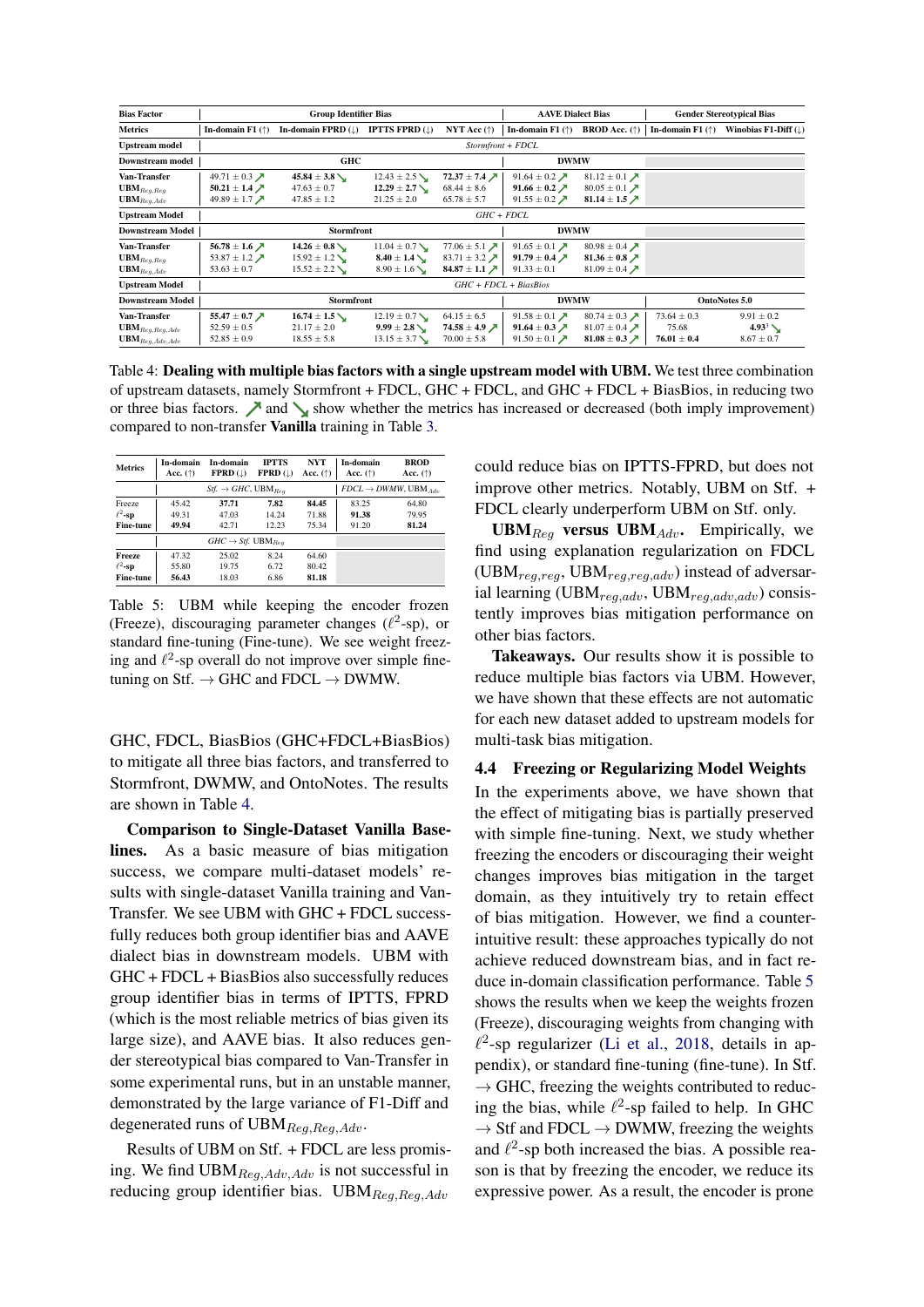<span id="page-7-0"></span>

Figure 3: Gradient of importance attribution on group identifiers  $\phi(w, x)$  over time (in solid lines) and the corresponding values of  $\phi(w, \mathbf{x})$  (in dash lines) during downstream fine-tuning. The cross-marks show the gradient measured in the upstream model (before reinitialization of the classifier layer). UBM $_{req}$  not only reduces importance attributed to group identifiers, but also the gradient norm of the importance.

to capture simple but spurious correlations.

### <span id="page-7-1"></span>4.5 Investigating Why UBM Reduces Bias

We attempt to interpret why fine-tuning from a debiased upstream model remains less biased during fine-tuning from the perspective of gradient of importance attributed to words w related to bias factors (*e.g.*, group identifiers) by the input occlusion algorithm. A large importance attribution usually induces bias. Figure [3](#page-7-0) plots the importance attribution of group identifiers  $\phi(w, \mathbf{x})$  and the norm of its gradient w.r.t. parameters  $\theta$  of the encoder g, noted as  $||\nabla_{\theta}\phi(w, \mathbf{x})||_2$ .

UBM reduces the gradient of  $\phi(w, \mathbf{x})$ , so that  $\phi(w, x)$  is less likely to change *at the beginning* of downstream fine-tuning. Fig. [3](#page-7-0) shows UBM has not only reduced value of importance attributed to spurious patterns, but also reduced their gradients. The gradient norm is highly indicative about how the importance  $\phi(w, \mathbf{x})$  will change in the downstream model, because when the loss in Eq. [1](#page-3-1) in the upstream model is minimized, the gradient  $\nabla_{\theta} \phi(w, \mathbf{x})$  has the same norm but the opposite direction as the main downstream classification objective  $\nabla_{\theta} \ell_c$ . It implies that whether the upstream model converges at an optimum where both objectives agree (*i.e.*, gradients are small) can be an important indicator of the success of UBM.

The figure further shows that the gradient and the value of  $\phi(w, x)$  remain small for UBM<sub>req</sub> over the whole training process. We leave more study into the training dynamics of UBM as future works.

## 5 Related Works

Here we review approaches that inform the present work (techniques for bias mitigation) and are related to the basic idea of UBM.

Mitigating bias in representations. Bias can be mitigated directly in representations of data. [Zhang](#page-10-0) [et al.](#page-10-0) [\(2018\)](#page-10-0); [Beutel et al.](#page-8-4) [\(2017\)](#page-8-4) proposed training a classifier together with an adversarial predictor for sensitive attributes. [Madras et al.](#page-9-8) [\(2018\)](#page-9-8) further studied re-usable de-biased representations by training a new downstream classifier (potentially with a different classification task) using the learned representations. However, this practice relies on frozen representations (rather than models themselves), which precludes the possibility of generating predictions for new data.

Mitigating bias in pretrained models. Another line of work addresses bias in pretrained models (*e.g.*, word vectors, BERT, [Zhou et al.,](#page-10-2) [2019;](#page-10-2) [May et al.,](#page-9-14) [2019;](#page-9-14) [Bhardwaj et al.,](#page-8-6) [2020;](#page-8-6) [Liang](#page-9-5) [et al.,](#page-9-5) [2020\)](#page-9-5). Many such studies again focus on bias in frozen data representations, and do not study their effects on downstream classifiers. Others alternatively assess the propagation of bias from pretrained models to downstream classifiers: [Ravfogel](#page-9-6) [et al.](#page-9-6) [\(2020\)](#page-9-6) study algorithms for mitigating bias in pretrained models by de-biasing the learned representations, which can subsequently be used in classifiers as frozen representations.

Transferring learning of fairness and robustness. A few previous works have studied related research problems, with significant differences to our work. Though [Schumann et al.](#page-9-15) [\(2019\)](#page-9-15) theoretically analyzes the transferability of fairness across domains, it assumes simultaneous access of source and target domain data, which does not account for transferring upstream bias mitigation to arbitrary downstream fine-tuned models. [Shafahi et al.](#page-10-7) [\(2020\)](#page-10-7) study transfer learning of robustness to adversarial attacks under fine-tuning, but do not seek to mitigate bias.

# 6 Conclusion

We observe that the effects of bias mitigation are indeed transferable in fine-tuning LMs. Future works in fine-tuning LMs can use UBM in order to easily apply the positive effects of bias mitigation methods to new domains and tasks without customized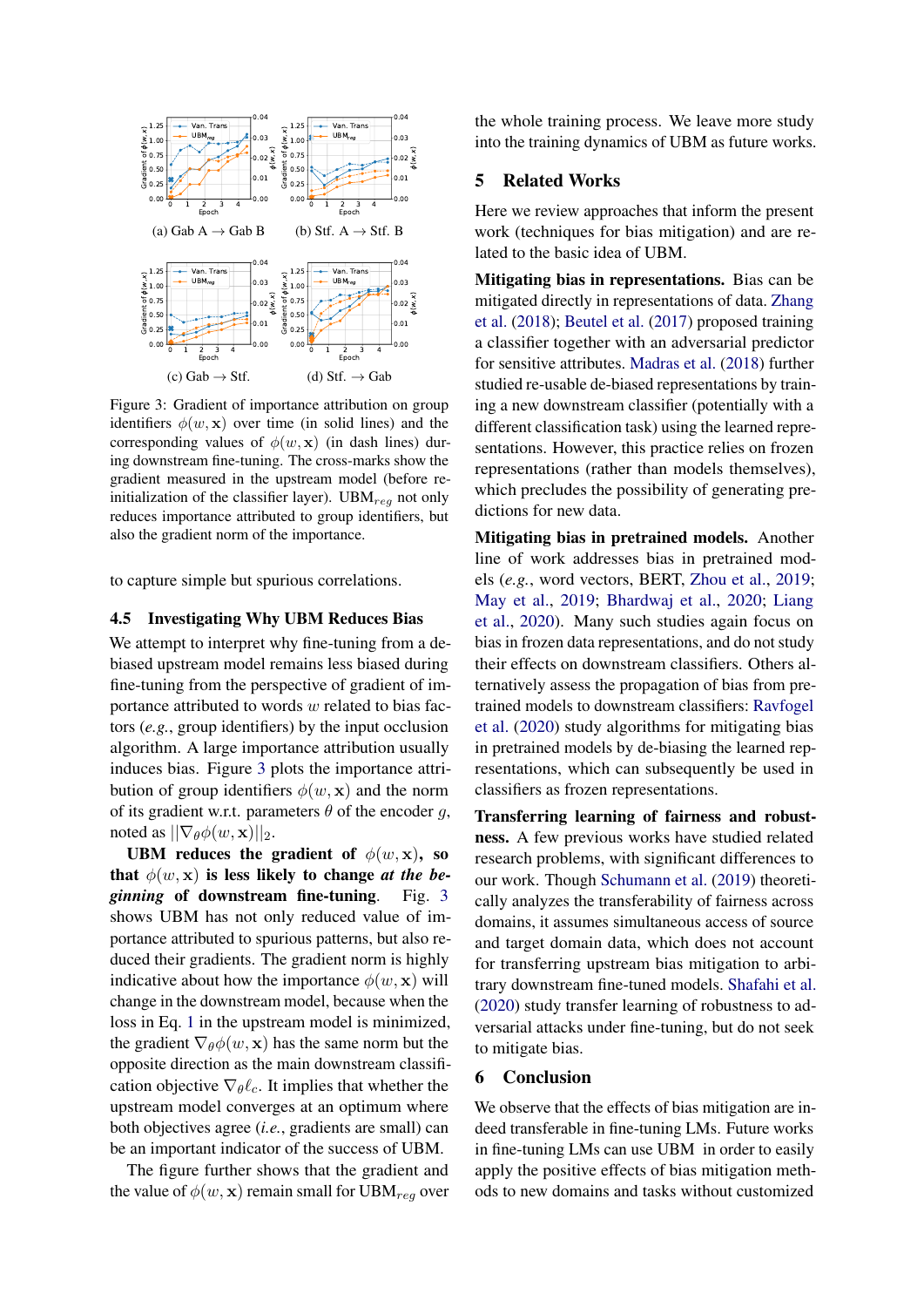bias mitigation processes or access to sensitive user information. Though UBM does not rival directly mitigating bias on the downstream task, it is more efficient and accessible. Future works can develop the effectiveness of UBM beyond the default scenarios in this paper, and potentially apply it to tasks and settings beyond hate speech, toxicity classification, occupation prediction, and coreference resolution in English corpora.

### Broader Impact Statement

Our analysis demonstrates the effectiveness of Upstream Bias Mitigation for Downstream Fine-Tuning. As we stated in the paper, the reduced efforts of downstream bias mitigation will facilitate broader application of bias mitigation in the growing deep learning community.

While we may expect to obtain an "off-the-shelf" language model that could reduce multiple kinds of bias with UBM, we emphasize that proper evaluation of bias may still be required in downstream side, especially for guaranteed bias mitigation. Currently, our initial analysis of UBM confirms that bias mitigation effects are transferable, but does not provide guarantees of bias mitigation or levels of bias mitigation in the direct setting. The findings in this analysis should identify the potential of UBM to the broader NLP and machine learning communities, which may be extended with new approaches within the UBM framework, or interpretation techniques (as in Sec. [4.5\)](#page-7-1).

### References

- <span id="page-8-4"></span>Alex Beutel, J. Chen, Zhe Zhao, and Ed Huai hsin Chi. 2017. Data decisions and theoretical implications when adversarially learning fair representations. *ArXiv*, abs/1707.00075.
- <span id="page-8-6"></span>Rishabh Bhardwaj, Navonil Majumder, and Soujanya Poria. 2020. Investigating gender bias in bert. *ArXiv*, abs/2009.05021.
- <span id="page-8-8"></span>Su Lin Blodgett, Solon Barocas, Hal Daumé III, and Hanna Wallach. 2020. [Language \(technology\) is](https://doi.org/10.18653/v1/2020.acl-main.485) [power: A critical survey of "bias" in NLP.](https://doi.org/10.18653/v1/2020.acl-main.485) In *Proceedings of the 58th Annual Meeting of the Association for Computational Linguistics*, pages 5454– 5476, Online. Association for Computational Linguistics.
- <span id="page-8-12"></span>Su Lin Blodgett, Lisa Green, and Brendan O'Connor. 2016. [Demographic dialectal variation in social](https://doi.org/10.18653/v1/D16-1120) [media: A case study of African-American English.](https://doi.org/10.18653/v1/D16-1120) In *Proceedings of the 2016 Conference on Empirical Methods in Natural Language Processing*, pages

1119–1130, Austin, Texas. Association for Computational Linguistics.

- <span id="page-8-3"></span>Tolga Bolukbasi, Kai-Wei Chang, James Y. Zou, Venkatesh Saligrama, and Adam Tauman Kalai. 2016. [Man is to computer programmer as woman](https://proceedings.neurips.cc/paper/2016/hash/a486cd07e4ac3d270571622f4f316ec5-Abstract.html) [is to homemaker? debiasing word embeddings.](https://proceedings.neurips.cc/paper/2016/hash/a486cd07e4ac3d270571622f4f316ec5-Abstract.html) In *Advances in Neural Information Processing Systems 29: Annual Conference on Neural Information Processing Systems 2016, December 5-10, 2016, Barcelona, Spain*, pages 4349–4357.
- <span id="page-8-2"></span>A. Caliskan, J. Bryson, and A. Narayanan. 2017. Semantics derived automatically from language corpora contain human-like biases. *Science*, 356:183 – 186.
- <span id="page-8-5"></span>Andrew M. Dai and Quoc V. Le. 2015. [Semi](https://proceedings.neurips.cc/paper/2015/hash/7137debd45ae4d0ab9aa953017286b20-Abstract.html)[supervised sequence learning.](https://proceedings.neurips.cc/paper/2015/hash/7137debd45ae4d0ab9aa953017286b20-Abstract.html) In *Advances in Neural Information Processing Systems 28: Annual Conference on Neural Information Processing Systems 2015, December 7-12, 2015, Montreal, Quebec, Canada*, pages 3079–3087.
- <span id="page-8-10"></span>Thomas Davidson, Dana Warmsley, Michael Macy, and Ingmar Weber. 2017. Automated hate speech detection and the problem of offensive language. *ICWSM*.
- <span id="page-8-11"></span>Maria De-Arteaga, Alexey Romanov, Hanna Wallach, Jennifer Chayes, Christian Borgs, Alexandra Chouldechova, Sahin Geyik, Krishnaram Kenthapadi, and Adam Tauman Kalai. 2019. Bias in bios: A case study of semantic representation bias in a high-stakes setting. In *Proceedings of the Conference on Fairness, Accountability, and Transparency*, pages 120–128.
- <span id="page-8-9"></span>Ona de Gibert, Naiara Perez, Aitor García-Pablos, and Montse Cuadros. 2018. [Hate speech dataset from](https://doi.org/10.18653/v1/W18-5102) [a white supremacy forum.](https://doi.org/10.18653/v1/W18-5102) In *Proceedings of the 2nd Workshop on Abusive Language Online (ALW2)*, pages 11–20, Brussels, Belgium. Association for Computational Linguistics.
- <span id="page-8-0"></span>Jacob Devlin, Ming-Wei Chang, Kenton Lee, and Kristina Toutanova. 2019. [BERT: Pre-training of](https://doi.org/10.18653/v1/N19-1423) [deep bidirectional transformers for language under](https://doi.org/10.18653/v1/N19-1423)[standing.](https://doi.org/10.18653/v1/N19-1423) In *Proceedings of the 2019 Conference of the North American Chapter of the Association for Computational Linguistics: Human Language Technologies, Volume 1 (Long and Short Papers)*, pages 4171–4186, Minneapolis, Minnesota. Association for Computational Linguistics.
- <span id="page-8-1"></span>Lucas Dixon, John Li, Jeffrey Scott Sorensen, Nithum Thain, and L. Vasserman. 2018. Measuring and mitigating unintended bias in text classification. *Proceedings of the 2018 AAAI/ACM Conference on AI, Ethics, and Society*.
- <span id="page-8-7"></span>Yanai Elazar and Yoav Goldberg. 2018. [Adversarial](https://doi.org/10.18653/v1/D18-1002) [removal of demographic attributes from text data.](https://doi.org/10.18653/v1/D18-1002) In *Proceedings of the 2018 Conference on Empirical Methods in Natural Language Processing*, pages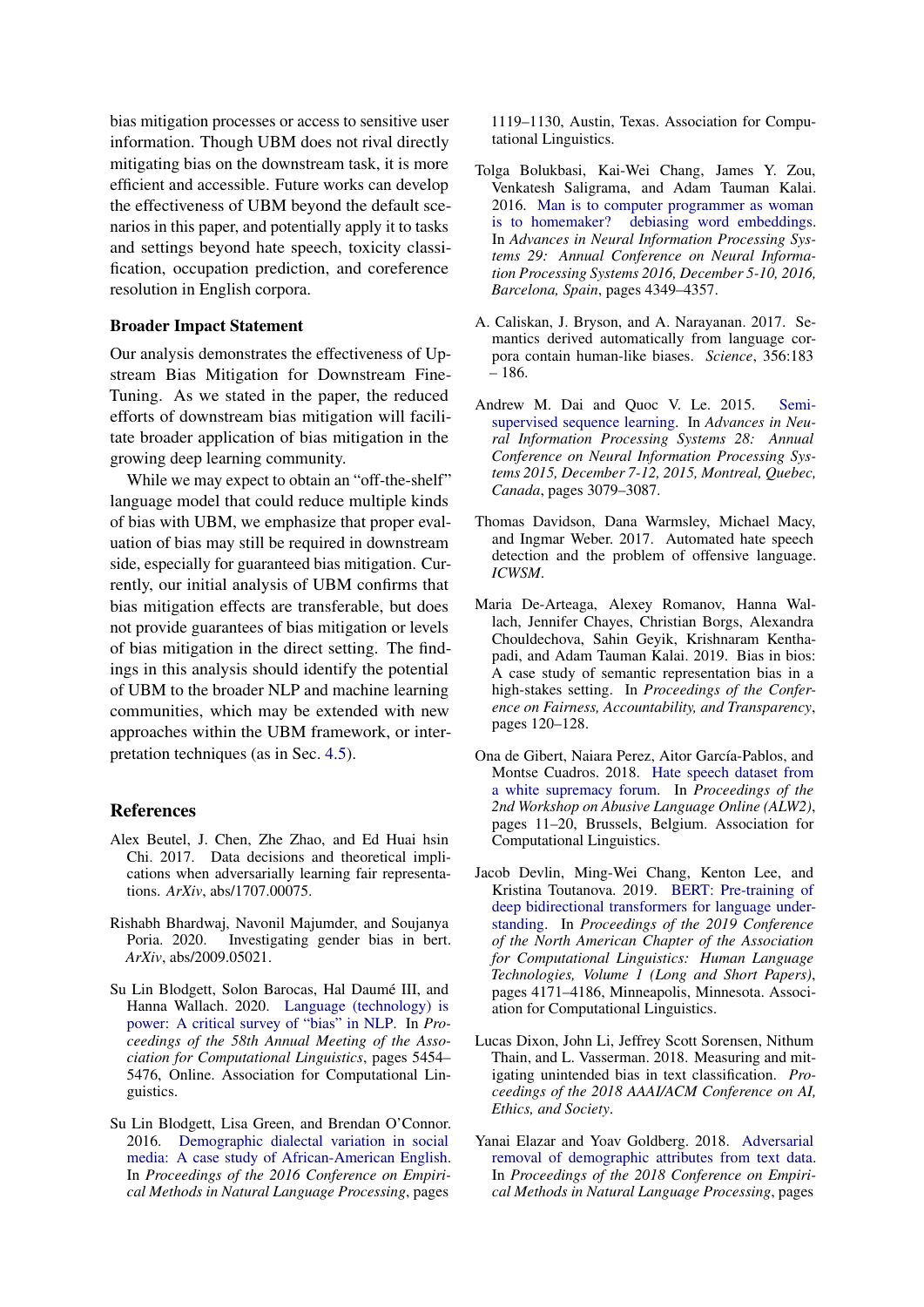11–21, Brussels, Belgium. Association for Computational Linguistics.

- <span id="page-9-11"></span>Antigoni-Maria Founta, Constantinos Djouvas, Despoina Chatzakou, I. Leontiadis, Jeremy Blackburn, G. Stringhini, Athena Vakali, M. Sirivianos, and Nicolas Kourtellis. 2018. Large scale crowdsourcing and characterization of twitter abusive behavior. *ICWSM*.
- <span id="page-9-9"></span>Moritz Hardt, Eric Price, and Nati Srebro. 2016. [Equal](https://proceedings.neurips.cc/paper/2016/hash/9d2682367c3935defcb1f9e247a97c0d-Abstract.html)[ity of opportunity in supervised learning.](https://proceedings.neurips.cc/paper/2016/hash/9d2682367c3935defcb1f9e247a97c0d-Abstract.html) In *Advances in Neural Information Processing Systems 29: Annual Conference on Neural Information Processing Systems 2016, December 5-10, 2016, Barcelona, Spain*, pages 3315–3323.
- <span id="page-9-16"></span>Mandar Joshi, Omer Levy, Luke Zettlemoyer, and Daniel Weld. 2019. [BERT for coreference reso](https://doi.org/10.18653/v1/D19-1588)[lution: Baselines and analysis.](https://doi.org/10.18653/v1/D19-1588) In *Proceedings of the 2019 Conference on Empirical Methods in Natural Language Processing and the 9th International Joint Conference on Natural Language Processing (EMNLP-IJCNLP)*, pages 5803–5808, Hong Kong, China. Association for Computational Linguistics.
- <span id="page-9-10"></span>Brendan Kennedy, Mohammad Atari, Aida M Davani, Leigh Yeh, Ali Omrani, Yehsong Kim, Kris Coombs Jr, Shreya Havaldar, Gwenyth Portillo-Wightman, Elaine Gonzalez, et al. 2018. The gab hate corpus: A collection of 27k posts annotated for hate speech. *PsyArXiv. July*, 18.
- <span id="page-9-1"></span>Brendan Kennedy, Xisen Jin, Aida Mostafazadeh Davani, Morteza Dehghani, and Xiang Ren. 2020. [Con](https://doi.org/10.18653/v1/2020.acl-main.483)[textualizing hate speech classifiers with post-hoc ex](https://doi.org/10.18653/v1/2020.acl-main.483)[planation.](https://doi.org/10.18653/v1/2020.acl-main.483) In *Proceedings of the 58th Annual Meeting of the Association for Computational Linguistics*, pages 5435–5442, Online. Association for Computational Linguistics.
- <span id="page-9-3"></span>Sachin Kumar, Shuly Wintner, Noah A. Smith, and Yulia Tsvetkov. 2019. [Topics to avoid: Demoting](https://doi.org/10.18653/v1/D19-1425) [latent confounds in text classification.](https://doi.org/10.18653/v1/D19-1425) In *Proceedings of the 2019 Conference on Empirical Methods in Natural Language Processing and the 9th International Joint Conference on Natural Language Processing (EMNLP-IJCNLP)*, pages 4153–4163, Hong Kong, China. Association for Computational Linguistics.
- <span id="page-9-0"></span>Keita Kurita, Nidhi Vyas, Ayush Pareek, Alan W Black, and Yulia Tsvetkov. 2019. [Measuring bias in contex](https://doi.org/10.18653/v1/W19-3823)[tualized word representations.](https://doi.org/10.18653/v1/W19-3823) In *Proceedings of the First Workshop on Gender Bias in Natural Language Processing*, pages 166–172, Florence, Italy. Association for Computational Linguistics.
- <span id="page-9-13"></span>Xuhong Li, Yves Grandvalet, and Franck Davoine. 2018. [Explicit inductive bias for transfer learning](http://proceedings.mlr.press/v80/li18a.html) [with convolutional networks.](http://proceedings.mlr.press/v80/li18a.html) In *Proceedings of the 35th International Conference on Machine Learning, ICML 2018, Stockholmsmässan, Stockholm, Sweden, July 10-15, 2018*, volume 80 of *Proceedings of Machine Learning Research*, pages 2830–2839. PMLR.
- <span id="page-9-5"></span>Paul Pu Liang, Irene Mengze Li, Emily Zheng, Yao Chong Lim, Ruslan Salakhutdinov, and Louis-Philippe Morency. 2020. [Towards debiasing sen](https://doi.org/10.18653/v1/2020.acl-main.488)[tence representations.](https://doi.org/10.18653/v1/2020.acl-main.488) In *Proceedings of the 58th Annual Meeting of the Association for Computational Linguistics*, pages 5502–5515, Online. Association for Computational Linguistics.
- <span id="page-9-8"></span>David Madras, Elliot Creager, Toniann Pitassi, and Richard S. Zemel. 2018. [Learning adversarially fair](http://proceedings.mlr.press/v80/madras18a.html) [and transferable representations.](http://proceedings.mlr.press/v80/madras18a.html) In *Proceedings of the 35th International Conference on Machine Learning, ICML 2018, Stockholmsmässan, Stockholm, Sweden, July 10-15, 2018*, volume 80 of *Proceedings of Machine Learning Research*, pages 3381–3390. PMLR.
- <span id="page-9-14"></span>Chandler May, Alex Wang, Shikha Bordia, Samuel R. Bowman, and Rachel Rudinger. 2019. [On measur](https://doi.org/10.18653/v1/N19-1063)[ing social biases in sentence encoders.](https://doi.org/10.18653/v1/N19-1063) In *Proceedings of the 2019 Conference of the North American Chapter of the Association for Computational Linguistics: Human Language Technologies, Volume 1 (Long and Short Papers)*, pages 622–628, Minneapolis, Minnesota. Association for Computational Linguistics.
- <span id="page-9-4"></span>Sinno Jialin Pan and Qiang Yang. 2010. A survey on transfer learning. *IEEE Transactions on Knowledge and Data Engineering*, 22:1345–1359.
- <span id="page-9-2"></span>Ji Ho Park, Jamin Shin, and Pascale Fung. 2018. [Re](https://doi.org/10.18653/v1/D18-1302)[ducing gender bias in abusive language detection.](https://doi.org/10.18653/v1/D18-1302) In *Proceedings of the 2018 Conference on Empirical Methods in Natural Language Processing*, pages 2799–2804, Brussels, Belgium. Association for Computational Linguistics.
- <span id="page-9-7"></span>Flavien Prost, Nithum Thain, and Tolga Bolukbasi. 2019. [Debiasing embeddings for reduced gender](https://doi.org/10.18653/v1/W19-3810) [bias in text classification.](https://doi.org/10.18653/v1/W19-3810) In *Proceedings of the First Workshop on Gender Bias in Natural Language Processing*, pages 69–75, Florence, Italy. Association for Computational Linguistics.
- <span id="page-9-6"></span>Shauli Ravfogel, Yanai Elazar, Hila Gonen, Michael Twiton, and Yoav Goldberg. 2020. [Null it out:](https://doi.org/10.18653/v1/2020.acl-main.647) [Guarding protected attributes by iterative nullspace](https://doi.org/10.18653/v1/2020.acl-main.647) [projection.](https://doi.org/10.18653/v1/2020.acl-main.647) In *Proceedings of the 58th Annual Meeting of the Association for Computational Linguistics*, pages 7237–7256, Online. Association for Computational Linguistics.
- <span id="page-9-12"></span>Maarten Sap, Dallas Card, Saadia Gabriel, Yejin Choi, and Noah A. Smith. 2019. [The risk of racial bias](https://doi.org/10.18653/v1/P19-1163) [in hate speech detection.](https://doi.org/10.18653/v1/P19-1163) In *Proceedings of the 57th Annual Meeting of the Association for Computational Linguistics*, pages 1668–1678, Florence, Italy. Association for Computational Linguistics.
- <span id="page-9-15"></span>Candice Schumann, Xuezhi Wang, Alex Beutel, J. Chen, Hai Qian, and Ed Huai hsin Chi. 2019. Transfer of machine learning fairness across domains. *ArXiv*, abs/1906.09688.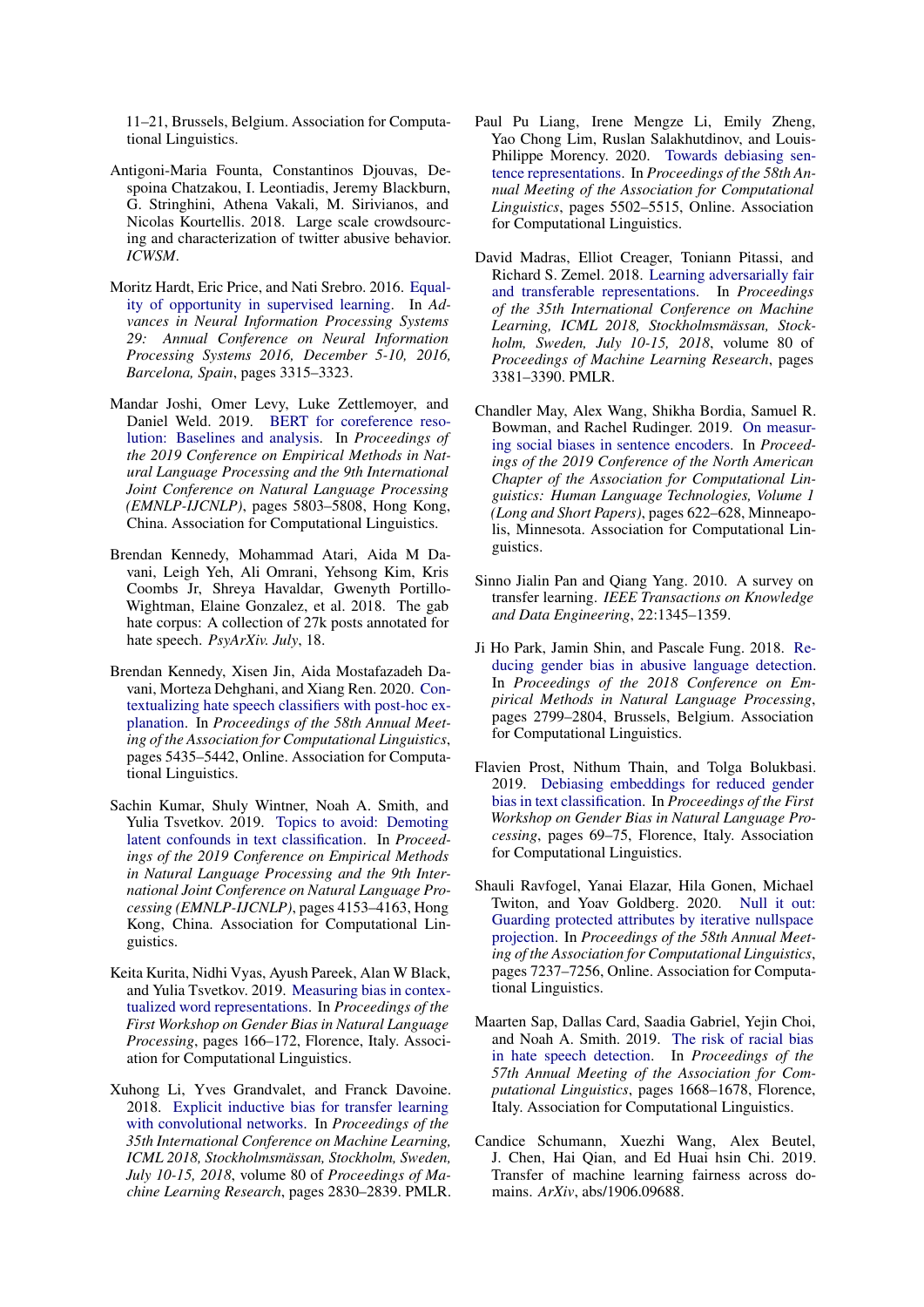- <span id="page-10-7"></span>Ali Shafahi, Parsa Saadatpanah, Chen Zhu, Amin Ghiasi, Christoph Studer, David W. Jacobs, and Tom Goldstein. 2020. [Adversarially robust transfer learn](https://openreview.net/forum?id=ryebG04YvB)[ing.](https://openreview.net/forum?id=ryebG04YvB) In *8th International Conference on Learning Representations, ICLR 2020, Addis Ababa, Ethiopia, April 26-30, 2020*. OpenReview.net.
- <span id="page-10-4"></span>Ralph Weischedel, Martha Palmer, Mitchell Marcus, Eduard Hovy, Sameer Pradhan, Lance Ramshaw, Nianwen Xue, Ann Taylor, Jeff Kaufman, Michelle Franchini, et al. 2013. Ontonotes release 5.0 ldc2013t19. *Linguistic Data Consortium, Philadelphia, PA*, 23.
- <span id="page-10-6"></span>Mengzhou Xia, Anjalie Field, and Yulia Tsvetkov. 2020. [Demoting racial bias in hate speech detection.](https://doi.org/10.18653/v1/2020.socialnlp-1.2) In *Proceedings of the Eighth International Workshop on Natural Language Processing for Social Media*, pages 7–14, Online. Association for Computational Linguistics.
- <span id="page-10-0"></span>B. H. Zhang, B. Lemoine, and Margaret Mitchell. 2018. Mitigating unwanted biases with adversarial learning. *Proceedings of the 2018 AAAI/ACM Conference on AI, Ethics, and Society*.
- <span id="page-10-5"></span>Guanhua Zhang, Bing Bai, Junqi Zhang, Kun Bai, Conghui Zhu, and Tiejun Zhao. 2020. [Demographics](https://doi.org/10.18653/v1/2020.acl-main.380) [should not be the reason of toxicity: Mitigating](https://doi.org/10.18653/v1/2020.acl-main.380) [discrimination in text classifications with instance](https://doi.org/10.18653/v1/2020.acl-main.380) [weighting.](https://doi.org/10.18653/v1/2020.acl-main.380) In *Proceedings of the 58th Annual Meeting of the Association for Computational Linguistics*, pages 4134–4145, Online. Association for Computational Linguistics.
- <span id="page-10-3"></span>Jieyu Zhao, Tianlu Wang, Mark Yatskar, Ryan Cotterell, Vicente Ordonez, and Kai-Wei Chang. 2019. [Gender bias in contextualized word embeddings.](https://doi.org/10.18653/v1/N19-1064) In *Proceedings of the 2019 Conference of the North American Chapter of the Association for Computational Linguistics: Human Language Technologies, Volume 1 (Long and Short Papers)*, pages 629–634, Minneapolis, Minnesota. Association for Computational Linguistics.
- <span id="page-10-1"></span>Jieyu Zhao, Tianlu Wang, Mark Yatskar, Vicente Ordonez, and Kai-Wei Chang. 2018. [Gender bias in](https://doi.org/10.18653/v1/N18-2003) [coreference resolution: Evaluation and debiasing](https://doi.org/10.18653/v1/N18-2003) [methods.](https://doi.org/10.18653/v1/N18-2003) In *Proceedings of the 2018 Conference of the North American Chapter of the Association for Computational Linguistics: Human Language Technologies, Volume 2 (Short Papers)*, pages 15–20, New Orleans, Louisiana. Association for Computational Linguistics.
- <span id="page-10-2"></span>Pei Zhou, Weijia Shi, Jieyu Zhao, Kuan-Hao Huang, Muhao Chen, Ryan Cotterell, and Kai-Wei Chang. 2019. [Examining gender bias in languages with](https://doi.org/10.18653/v1/D19-1531) grammatical gender. In *Proceedings of the* In *Proceedings of the 2019 Conference on Empirical Methods in Natural Language Processing and the 9th International Joint Conference on Natural Language Processing (EMNLP-IJCNLP)*, pages 5276–5284, Hong Kong, China. Association for Computational Linguistics.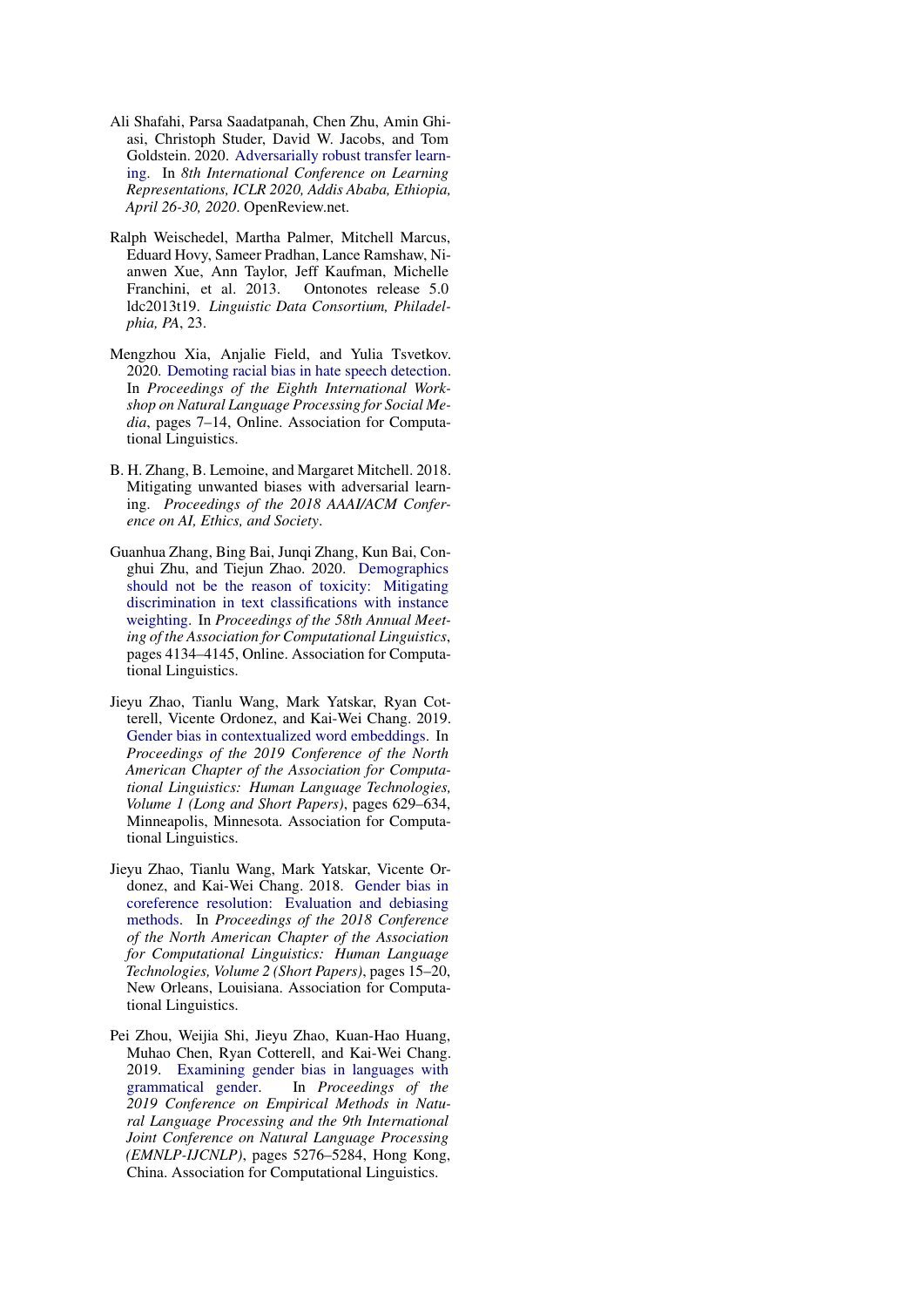### A Implementation Details

### A.1 Training Details

We use RoBERTa-base as our base model. In the bias mitigation phase, models for GHC, Stormfront, FDCL, DWMW, and BiasBios are trained with a learning rate  $1e^{-5}$ , and the checkpoint with the best validation F1 or accuracy score is provided to the fine-tuning phase. We train on GHC, FDCL, DWMW, BiasBios for maximum 5 epochs and Stormfront for maximum 10 epochs . The checkpoint with the best validation in-domain classification performance is kept. In the fine-tuning phase, we try the learning rate  $1e^{-5}$  and  $5e^{-6}$ , and report the results with a higher validation in-domain classification performance. For the coreference resolution model on OntoNotes 5.0, we adapt existing code implementation<sup>[4](#page-11-0)</sup> [\(Joshi et al.,](#page-9-16) [2019\)](#page-9-16) to support loading RoBERTa-base as the base model. We use the same hyperparameter settings as BERT-base in the provided code implementation.

To report mean and standard deviation of performance are computed over 3 runs for most of the experiments, with the same set of random seeds; for GHC and Stf. experiments in Table [3,](#page-5-0) and  $UBM_{reg,reg,adv}$  on OntoNotes 5.0, we run experiments for 6 runs. Models except coreference resolution models on OntoNotes, are trained on a single GTX 2080 Ti GPU. Coreference resolution models are trained on a single Quadro RTX 6000 GPU.

The training time per iteration is consistent over experiments in about 1.5 iteration per second, except the conference resolution. The training of coreference resolution model on OntoNotes 5.0 takes around 8 hours. The largest dataset among other datasets, BiasBios, takes 2 hours to train.

### A.2 Details of Bias Mitigation Algorithms

For explanation regularization algorithm, we set the regularization strength  $\alpha$  as 0.03 for GHC and Stormfront experiments, and 0.1 for FDCL and DWMW experiments. We regularize importance score on 25 group identifiers in [\(Kennedy et al.,](#page-9-10) [2018\)](#page-9-10) for GHC and Stormfront. These group identifiers the ones that have the largest coefficient in a bag-of-words linear classifier. For FDCL, we extract 50 words with largest coefficient in the bagof-words linear classifier with a AAE dialect probability higher than 60% (given by the off-the-shelf AAE dialect predictor [\(Blodgett et al.,](#page-8-12) [2016\)](#page-8-12)) on

its own. For adversarial de-biasing, the adversarial loss term has the same weight as the classification loss term.

### A.3 Dataset Details

Group Identifier Bias Experiments. We use a balanced split of the GHC dataset, where training, validation, and the test set consist of 22,767, 1,586, and 1,344 examples. We use the union of "human degration" and "call for violence" has the hate label, which results in around 9% of hate examples for all the splits. Note that the split is different from [Kennedy et al.](#page-9-1) [\(2020\)](#page-9-1) where the test split has a much higher ratio of hate examples. We use the same split as [Kennedy et al.](#page-9-1) [\(2020\)](#page-9-1) for the Stormfront dataset, with 7,896, 978, and 1,998 examples in training, validation, and test sets. The NYT corpus contain 12.5k non-hate sentences for testing.

AAVE Dialect Bias Experiments. We follow [Sap](#page-9-12) [et al.](#page-9-12) [\(2019\)](#page-9-12) for the split ratio (73/12/15) of the DWMW dataset, which results in 17,994, 2,974, and 3,718 examples in each split. For the FDCL dataset, as only tweet ids are provided and some of the tweets are no longer available, the final dataset consists of 41191, 5149, 5149 examples for each split. We release the tweet ids used in each split. Following [\(Xia et al.,](#page-10-6) [2020\)](#page-10-6), we sample  $20k$  examples with an AAVE speaker probability (which is included in the dataset) greater than 80%. We manually verify a subset of examples in BROD following the protocols of [\(Sap et al.,](#page-9-12) [2019\)](#page-9-12) and found 93% of sentences clearly non-toxic.

Gender Stereotypical Bias Experiments. For the BiasBios dataset, we use the same split as [Ravfogel](#page-9-6) [et al.](#page-9-6) [\(2020\)](#page-9-6) with 255,710 training examples (65%), 39,359 validation examples (10%), and 98,344 (25%) test examples. We use the official dataset split [\(Weischedel et al.,](#page-10-4) [2013\)](#page-10-4) for the OntoNotes 5.0 dataset.

We use the same train/test splits between "transfer" and "non-transfer" setup. Two partitions of datasets used for Same-distribution UBMexperiments have a random half of total examples for train/validation/test splits. For IPTTS/NYT/BROD, we use the same test set across tables.

# A.4 Details of  $\ell^2$ -sp Regularizer

The  $\ell^2$ -sp regularizer [\(Li et al.,](#page-9-13) [2018\)](#page-9-13) we applied in Sec. [4.4](#page-6-2) penalizes the distance between the weights and the initial point of fine-tuning. Formally, let  $w_0$  be the initial weight of the encoder  $q_t$  before fine-tuning, and w be the current weight of  $g_t$ . The

<span id="page-11-0"></span><sup>4</sup> [https://github.com/mandarjoshi90/co](https://github.com/mandarjoshi90/coref) [ref](https://github.com/mandarjoshi90/coref)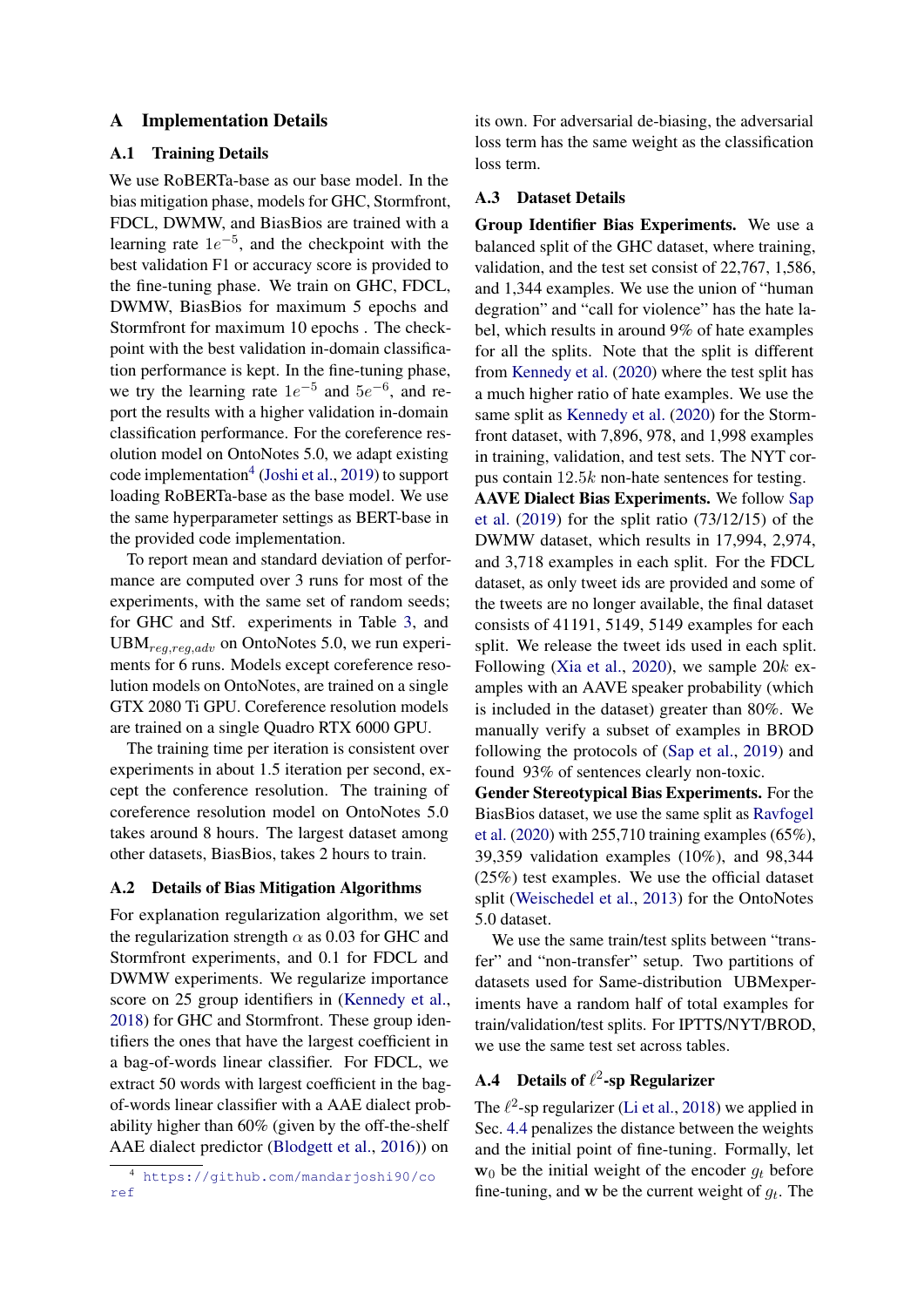<span id="page-12-0"></span>

| <b>Method / Datasets</b>                      | <b>GHC B</b>                   |                                        |                                            | <b>Stormfront B</b>               |                                    |                                    |                                         | <b>FDCL B</b>                       |                                                   | <b>Biasbios B</b>                                   |                                  |                                 |
|-----------------------------------------------|--------------------------------|----------------------------------------|--------------------------------------------|-----------------------------------|------------------------------------|------------------------------------|-----------------------------------------|-------------------------------------|---------------------------------------------------|-----------------------------------------------------|----------------------------------|---------------------------------|
| <b>Metrics</b>                                | In-domain<br>F1(               | In-domain<br>$FPRD$ ( $\downarrow$ )   | <b>IPTTS</b><br>$FPRD$ (1)                 | <b>NYT</b><br>Acc $(\uparrow)$    | In-domain<br>F1(                   | In-domain<br>$FPRD$ (1)            | <b>IPTTS</b><br>$FPRD$ ( $\downarrow$ ) | <b>NYT</b><br>Acc $(\uparrow)$      | In-domain<br>Acc. $(\uparrow)$                    | <b>BROD</b><br>Acc. $(\uparrow)$                    | In-domain<br>F1(                 | <b>Winobias</b><br>$F1-Diff($   |
|                                               | Non-Transfer (GHC B)           |                                        |                                            | Non-Transfer (Stf. B)             |                                    |                                    |                                         |                                     | Non-Transfer (FDCL, B)                            | Non-Transfer (Biasbios B)                           |                                  |                                 |
| Vanilla<br>Expl. Reg.<br><b>Adv. Learning</b> | $37.91 + 2.5$<br>$38.09 + 2.7$ | $35.64 + 2.2$<br>$18.68 + 0.3$         | $21.50 + 2.8$<br>$4.82 + 1.1$              | $68.55 \pm 20$<br>$84.05 \pm 3.0$ | $55.56 \pm 0.5$<br>$53.05 + 1.0$   | $20.81 \pm 4.9$<br>$15.97 \pm 1.1$ | $10.99 \pm 5.6$<br>$3.36 + 3.3$         | $66.28 \pm 8.1$<br>$65.23 + 10$     | $75.72 + 0.2$<br>$77.30 + 0.2$<br>$75.28 \pm 0.2$ | $73.57 \pm 1.2$<br>$76.72 + 1.1$<br>$77.12 \pm 1.2$ | $85.52 + 0.1$<br>$85.07 \pm 0.0$ | $13.83 + 0.2$<br>$9.61 \pm 0.5$ |
|                                               | $GHCA \rightarrow GHCB$        |                                        | <i>Stf.</i> $A \rightarrow S$ <i>tf. B</i> |                                   |                                    |                                    | $FDCLA \rightarrow FDCLB$               | Biasbios $A \rightarrow$ Biasbios B |                                                   |                                                     |                                  |                                 |
| Van. Transfer<br>$UBM_{Req}$<br>$UBM_{Adv}$   | $42.41 + 1.0$<br>$43.79 + 1.9$ | 37<br>$.44 + 1$<br>.5<br>$34.34 + 3.1$ | 17.67<br>$+21$<br>$10.02 + 1.1$            | $75.35 + 4.2$<br>$81.40 \pm 1.4$  | $58.43 \pm 1.2$<br>$58.56 \pm 1.0$ | $17.96 \pm 3.6$<br>$16.42 + 0.9$   | $11.58 + 4.8$<br>$7.51 \pm 2.4$         | $74.12 + 4.2$<br>$69.45 \pm 4.0$    | $76.33 + 0.6$<br>$76.22 + 0.5$<br>$75.88 \pm 0.4$ | $70.35 + 2.4$<br>$69.29 + 1.8$<br>$71.11 \pm 1.6$   | $85.81 + 0.2$<br>$85.86 \pm 0.1$ | $12.59 + 0.5$<br>$11.99 + 0.5$  |

Table 6: Same-domain and task UBM with a single bias factor. We partition a dataset to two subsets, noted as split A and split B. We train the upstream model with split A and fine-tune on split B. All metrics except In-domain F1 or In-domain Accuracy measures bias. The preferred outcomes for eachmetric are marked with arrows.

<span id="page-12-1"></span>

| <b>Metrics</b>                 | In-domain $F1$ ( $\uparrow$ )          | In-domain FPRD $(\downarrow)$ | <b>IPTTS FPRD</b> $(\downarrow)$ | NYT Acc $(\uparrow)$                   | In-domain F1 $(\uparrow)$                 | <b>BROD</b> Acc. (†)                      | In-domain F1 $(\uparrow)$      | In-domain TPRD (L) |  |  |
|--------------------------------|----------------------------------------|-------------------------------|----------------------------------|----------------------------------------|-------------------------------------------|-------------------------------------------|--------------------------------|--------------------|--|--|
| Upstream model                 |                                        | $StormfrontA + FDCLA$         |                                  |                                        |                                           |                                           |                                |                    |  |  |
| <b>Downstream model</b>        | <b>Stormfront B</b>                    |                               |                                  |                                        | <b>FDCL B</b>                             |                                           |                                |                    |  |  |
| Van-Transfer                   | 57.58 $\pm$ 2.7 $\cancel{\pi}$         | $13.97 \pm 2.0$               | $11.33 \pm 2.2$                  | $75.72 \pm 7.5$ $\cancel{\phantom{0}}$ | 77.18 $\pm$ 0.5 $\cancel{\sqrt{ }}$       | $71.12 \pm 1.2$                           |                                |                    |  |  |
| $UBM_{Req,Req}$                | 56.72 ± 1.7 $\lambda$                  | $17.91 \pm 1.0$               | $8.05 \pm 0.6$                   | 77.40 $\pm$ 0.3 $\cancel{\sqrt{ }}$    | 77.13 $\pm$ 0.3 $\cancel{\pi}$            | $72.17 \pm 1.6$                           |                                |                    |  |  |
| $\mathbf{UBM}_{Reg,Adv}$       | 55.63 $\pm$ 2.5 $\cancel{\pi}$         | $17.14 \pm 0.5$               | $13.78 \pm 4.3$                  | 70.37 $\pm$ 10 $\cancel{\prime}$       | 76.64 $\pm$ 0.6 $\cancel{\pi}$            | 76.55 $\pm$ 0.6 $\cancel{\pi}$            |                                |                    |  |  |
| <b>Upstream Model</b>          |                                        | $GHCA + FDCLA$                |                                  |                                        |                                           |                                           |                                |                    |  |  |
| <b>Downstream Model</b>        | <b>GHC B</b>                           |                               |                                  |                                        | <b>FDCL B</b>                             |                                           |                                |                    |  |  |
| Van-Transfer                   | 44.30 $\pm$ 0.7 $\cancel{\pi}$         | $41.06 \pm 3.9$               | $19.75 \pm 6.9$                  | 74.60 $\pm$ 6.3 $\cancel{\phantom{1}}$ | 77.34 $\pm$ 0.4 $\lambda$                 | $72.96 \pm 1.5$                           |                                |                    |  |  |
| $\mathbf{UBM}_{Reg,Reg}$       | 42.96 ± 2.0 $\cancel{\pi}$             | $33.98 \pm 3.0$               | $9.30 \pm 2.1$ \                 | $86.05 \pm 1.9$ $\lambda$              | 76.21 $\pm$ 0.4 $\cancel{\pi}$            | $73.10 \pm 1.4$                           |                                |                    |  |  |
| $UBM_{Reg, Adv}$               | 42.44 $\pm$ 3.5 $\cancel{\pi}$         | $33.96 \pm 1.5$               | $16.68 \pm 1.7$                  | 81.79 ± 9.0 $\cancel{\triangleright}$  | 76.94 $\pm$ 0.4 $\cancel{\pi}$            | 76.55 $\pm$ 0.7 $\cancel{\triangleright}$ |                                |                    |  |  |
| <b>Upstream Model</b>          |                                        |                               |                                  | GHC A+ FDCL A+ BiasBios A              |                                           |                                           |                                |                    |  |  |
| <b>Downstream Model</b>        | <b>GHC B</b>                           |                               |                                  |                                        | <b>FDCL B</b>                             |                                           | <b>BiasBios B</b>              |                    |  |  |
| Van-Transfer                   | 42.80 $\pm$ 3.3 $\cancel{\phantom{0}}$ | $37.83 \pm 10$                | $17.38 \pm 1.7$                  | $72.23 \pm 13$ $\cancel{\phantom{1}}$  | 77.30 $\pm$ 0.2 $\cancel{\sqrt{ }}$       | $72.91 \pm 1.1$                           | 85.81 $\pm$ 0.0 $\cancel{\pi}$ | $12.78 \pm 0.0$    |  |  |
| $\mathbf{UBM}_{Reg,Reg,Adv}$   | 42.81 ± 1.9 $\lambda$                  | $31.86 \pm 1.1$               | $9.61 \pm 1.8$                   | 82.15 ± 9.5 $\cancel{\pi}$             | 76.95 $\pm$ 0.1 $\cancel{\pi}$            | $72.93 \pm 0.6$                           | 85.81 $\pm$ 0.0 $\cancel{\pi}$ | $11.72 \pm 0.8$    |  |  |
| $\mathbf{UBM}_{Reg, Adv, Adv}$ | 41.66 ± 2.3 $\cancel{\triangleright}$  | $33.39 \pm 0.2$               | $10.00 \pm 0.8$                  | 83.50 $\pm$ 3.0 $\cancel{\pi}$         | 77.03 $\pm$ 0.3 $\cancel{\triangleright}$ | 75.87 $\pm$ 0.8 $\cancel{\sqrt{ }}$       | 85.79 ± 0.1 $\lambda$          | $12.43 \pm 0.5$    |  |  |

Table 7: Dealing with multiple bias factors with a single upstream model with UBM, where the domains and tasks are the same in the upstream and the downstream model.  $\nearrow$  and  $\searrow$  show whether the metrics has increased or decreased (both imply improvement) compared to non-transfer **Vanilla** training in Table [3.](#page-5-0)

 $\ell^2$ -sp regularizer is written as  $\Omega(\mathbf{w}) = \beta ||\mathbf{w} - \mathbf{w}||$  $\mathbf{w}_0 \vert_2^2$ , appended to the learning objective.  $\beta$  is a hyperparameter controlling the strength of the regularization. We reported results where  $\beta = 1$ . We tried different values of  $\beta$  from  $1e^{-6}$  to 100, increasing  $\beta$  by 10 times each time, but we do not see changes in the conclusion.

# B Complete Analysis of UBM over the Same Data Distribution

Table [6](#page-12-0) show the results of same-domain transfer with a single bias factors. Table [7](#page-12-1) further show the results of addressing multiple bias factors in this setup.

On GHC, Stormfront, and BiasBios, UBM overall reduces bias compared to Vanilla and Vanilla-Transfer. We notice the NYT accuracy on Stormfront in Stf.  $A \rightarrow S$ tf. B setup is an exception. However, we see the bias is not reduced on Stf. B even when we directly run explanation regularization in the target domain. We reason that the Half-Stormfront dataset is small and the average length of the sentences are quite different between Stormfront and NYT, so that a model trained on

<span id="page-12-2"></span>

| <b>Metrics</b>      | In-domain<br>F1(             | In-domain<br>$FPRD$ ( $\downarrow$ ) | <b>IPTTS</b><br>$FPRD$ ( $\downarrow$ ) | <b>NYT</b><br>Acc $(\uparrow)$ |  |  |  |  |
|---------------------|------------------------------|--------------------------------------|-----------------------------------------|--------------------------------|--|--|--|--|
|                     |                              | $Stormfront \rightarrow GHC$         |                                         |                                |  |  |  |  |
| Expl. Reg.          | $43.37 + 1.8$                | $29.29 + 1.2$                        | $4.20 + 1.6$                            | $81.22 + 11$                   |  |  |  |  |
| Van-Transfer + Reg. | $45.25 + 2.2$                | $29.91 + 1.9$                        | $5.01 + 1.3$                            | $86.15 + 2.9$                  |  |  |  |  |
| $UBM_{Req}$ + Reg.  | $44.92 \pm 2.0$              | $28.85 + 2.1$                        | $3.36 + 1.2$                            | $89.33 \pm 1.2$                |  |  |  |  |
|                     | $GHC \rightarrow Stormfront$ |                                      |                                         |                                |  |  |  |  |
| Expl. Reg.          | $51.53 \pm 1.8$              | $13.43 + 1.5$                        | $3.80 + 0.4$                            | $83.73 + 8.0$                  |  |  |  |  |
| Van-Transfer + Reg. | $52.18 \pm 1.3$              | $13.12 + 1.1$                        | $4.35 + 0.3$                            | $80.54 + 2.0$                  |  |  |  |  |
| $UBM_{Req}$ + Reg.  | $53.58 \pm 1.4$              | $16.07 \pm 1.3$                      | $4.53 + 0.9$                            | $82.59 \pm 1.4$                |  |  |  |  |

Table 8: Applying both UBM and downstream bias**mitigation** (UBM<sub>Reg</sub> + Reg.), compared to downstream bias mitigation only (Expl. Reg.) and downstream bias mitigation over Van-Transfer model (Van-Transfer + Reg.).

Stormfront hardly generalizes to NYT.

We find intriguing results on FDCL; From FDCL  $A \rightarrow FDCL$  B in Table [6,](#page-12-0) we find bias is not reduced with UBM. However, as shown in Table [7,](#page-12-1) when the upstream model is trained jointly with other datasets to reduce multiple bias factors (Stf A + FDCL A, GHC A + FDCL A, GHC A + FDCL A + BiasBios A), the bias is clearly reduced.